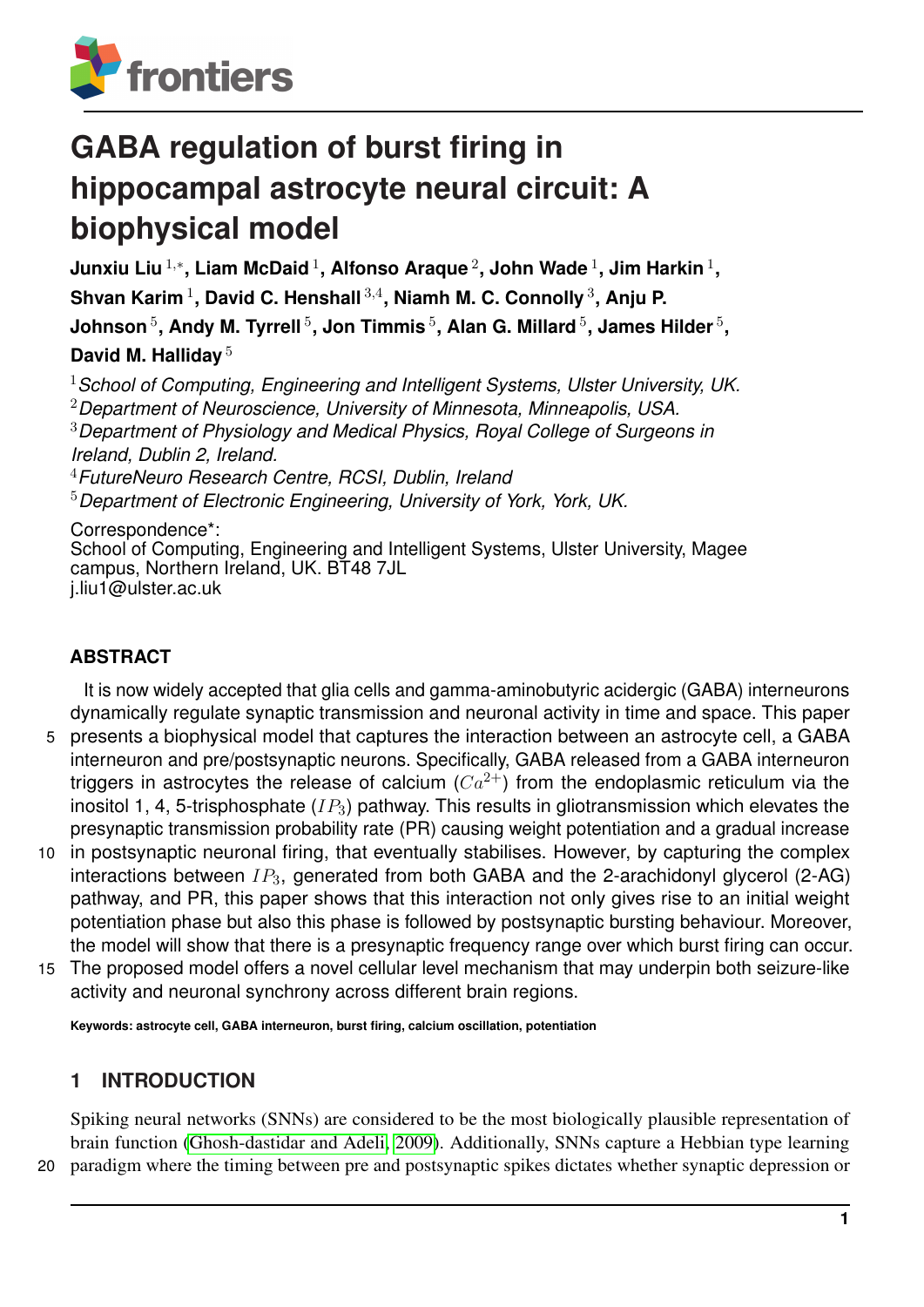potentiation occurs [\(Song et al., 2000\)](#page-18-0). SNNs have also been shown to be effective in time series prediction [\(Reid et al., 2014\)](#page-18-1), spatiotemporal pattern recognition [\(Hu et al., 2013\)](#page-17-1), and system control [\(Liu et al.,](#page-17-2) [2015\)](#page-17-2) in various application domains. In SNNs, the neurons and synapses are fundamental components in the network, where the information is encoded in spikes or action potentials for transmission between 25 neurons [\(Izhikevich, 2003\)](#page-17-3). In the central nervous system neurons receive input stimuli and respond by [fi](#page-18-2)ring spike patterns such as bursting, which has been observed in the hippocampus of rodents [\(Miles and](#page-18-2) [Wong, 1986\)](#page-18-2), electric fish [\(Gabbiani et al., 1996\)](#page-17-4) and in the primary motor cortex, brainstem and thalamus within the somatomotor system of humans [\(Arichi et al., 2017\)](#page-16-0). The bursts can, in some cases, represent normal brain function and in other cases abnormal brain function (e.g. epilepsy) [\(Halassa et al., 2007;](#page-17-5)

30 [Araque et al., 1999\)](#page-16-1).

Research has shown that astrocytes, one type of glial cell, modulate neuronal activity [\(Halassa et al.,](#page-17-5) [2007;](#page-17-5) [Breslin et al., 2018;](#page-16-2) [Flanagan et al., 2018\)](#page-17-6) where a single astrocyte may enwrap a large number of synapses ( $\sim 10^5$  synapses), and connect to several neighbouring neurons (four-eight). The interplay [b](#page-16-1)etween an astrocyte and the neighbouring neurons is believed to occur at the tripartite synapse [\(Araque](#page-16-1) 35 [et al., 1999\)](#page-16-1), which is bi-directional and serves, in some cases, to modulate the synaptic transmission [p](#page-18-3)robability rate (PR): via the direct/indirect retrograde signalling messenger endocannabinoids [\(Wade](#page-18-3) [et al., 2012\)](#page-18-3). This gives rise to re-modelling of the SNN connectivity [\(Naeem et al., 2015;](#page-18-4) [Liu et al., 2018;](#page-17-7) [Johnson et al., 2018;](#page-17-8) [Wade et al., 2011\)](#page-18-5).

It has also been reported that gamma-aminobutyric acidergic (GABA) interneurons participate in astrocyte-40 mediated control of excitatory synaptic transmission [\(Perea et al., 2016\)](#page-18-6) and exercises control over the firing frequency of pyramidal cells. Furthermore GABA release synchronises principal cell population discharge contributing to the generation of rhythmic activity in neuronal networks, such as theta and gamma frequency oscillations [\(Kullmann, 2011\)](#page-17-9). A recent paper reported that GABA released in proximity to a tripartite synapse can activate GABA-B receptors on the astrocyte leading to gliotransmission, which is 45 known to regulate synaptic transmission probability [\(Liu et al., 2018\)](#page-17-7). The research reported in [\(Kullmann,](#page-17-9) [2011;](#page-17-9) [Liu et al., 2018;](#page-17-7) Kurosinski and Götz, 2002) provides the underpinning for the work presented here.

In this paper, we investigate the coupling between a GABA interneuron, an astrocyte terminal and the pre and postsynaptic terminals. The main contributions of this paper include (i) a novel biophysical model that

describes the signalling pathways at the tripartite synapse and (ii) a novel mechanism that can potentially 50 explain postsynaptic neuron burst firing. The rest of paper is organized as follows. Section [2](#page-1-0) presents the biophysical model while section [3](#page-9-0) provides simulation results that demonstrate the bursting. Section [4](#page-14-0) concludes the paper and discusses future work.

## <span id="page-1-0"></span>**2 BIOPHYSICAL MODEL OF A NETWORK BURSTING**

In this section, a detailed discussion of the signalling pathways at the tripartite synapse is presented with a specific focus on GABA signalling between the presynaptic terminal and the nearby astrocyte. It will be 55 shown that this interplay acts as a frequency dependent switch, which modulates the probability of release (PR) at the presynaptic terminal. Our  $Ca^{2+}$  dynamics model shows that calcium  $(Ca^{2+})$  oscillations only occur over a range of inositol 1, 4, 5-trisphosphate  $(IP_3)$  concentrations and furthermore this paper will show that  $Ca^{2+}$  oscillations are periodic and this behaviour is key to the bursting behaviour.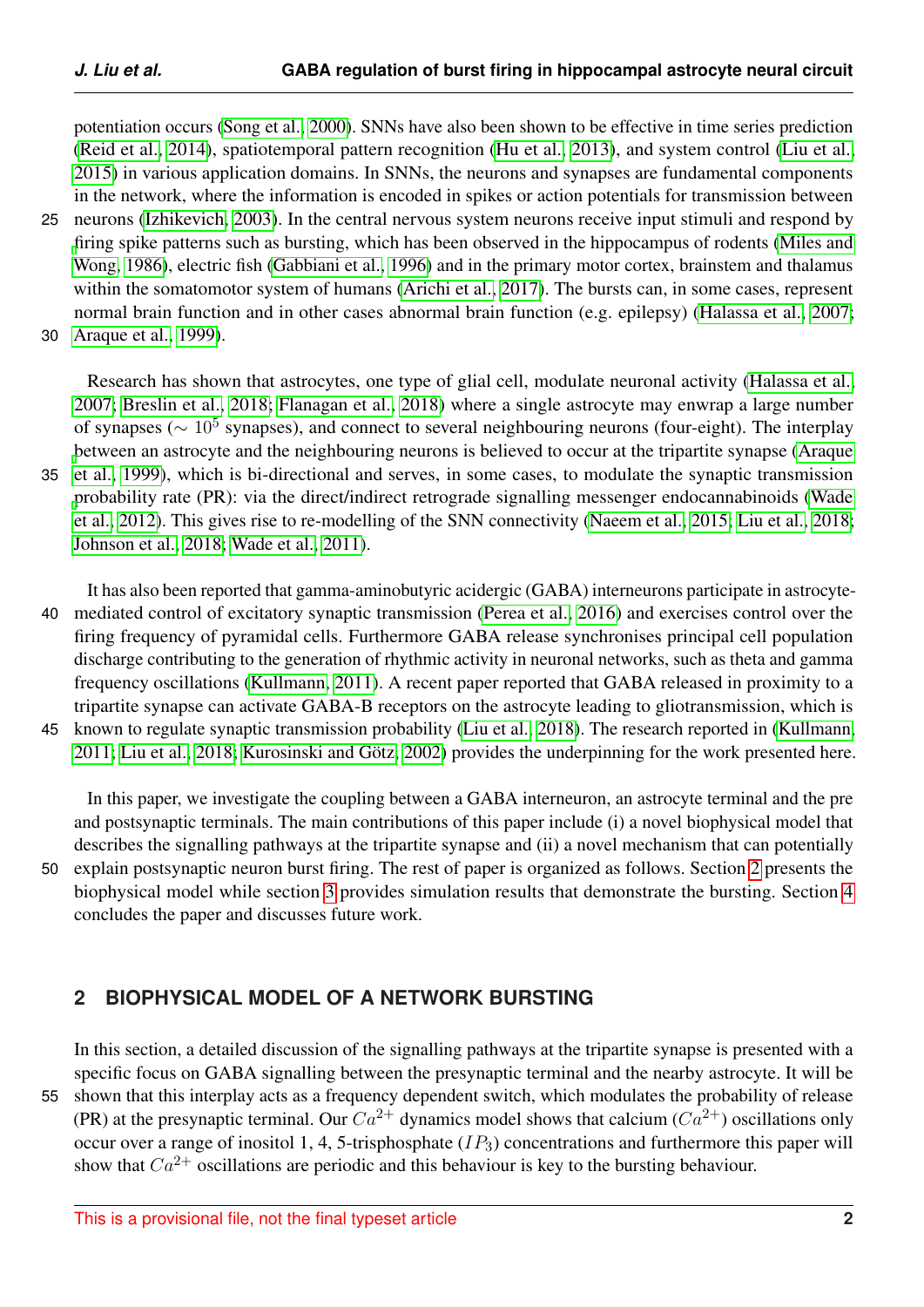### <span id="page-2-0"></span>**2.1 Signalling pathways and activity regulations**

- 60 The conventional tripartite synapse has three terminals: the presynaptic axon, postsynaptic dendrite and the astrocyte cell [\(Wade et al., 2012;](#page-18-3) [Liu et al., 2018\)](#page-17-7). In this paper we consider earlier work where, in a hippocampal astrocyte neural network, GABA interneurons interact with excitatory tripartite synapses to dynamically change the synaptic transmission behaviour from inhibitory to excitatory through modulation of PR [\(Perea et al., 2016\)](#page-18-6). The signalling pathways between the GABA interneuron and tripartite synapse
- 65 are shown in Fig [1.](#page-3-0) When an input stimulus of frequency  $(f_{pre})$  is present at the excitatory presynaptic axon, neurotransmitter (glutamate) is released into the cleft and subsequently binds to receptors at the postsynaptic dendrite causing the depolarization of the postsynaptic neuron. While the authors accept that fast-spiking interneurons can fire at much higher frequencies than glutamatergic neurons, in this work we assume for simplicity that the firing rate of the GABA interneuron  $(f_{GABA})$  follows  $f_{pre}$ , as the most
- 70 likely physiological condition would be the activation of GABA interneuron by activation of glutamatergic axons [\(Serrano et al., 2006;](#page-18-7) [Covelo and Araque, 2018\)](#page-16-3). While GABA initially binds to GABA-A receptors inhibiting synaptic transmission and post-synaptic neuronal activity, recent work [\(Perea et al., 2016\)](#page-18-6) has shown that with repeated firing of GABA interneurons, GABA also binds to GABA-B receptors on the astrocyte membrane, resulting in a switch from inhibition to excitation at the presynaptic terminal, and an
- 75 associated excitatory response at the postsynaptic terminal. In this paper we focus on astrocyte-mediated GABA-induced excitation since the postsynaptic inhibition was found negligible, and the transient acute presynaptic inhibition was overpowered by the astrocyte signalling during sustained activity [\(Perea et al.,](#page-18-6) [2016\)](#page-18-6). Hence, our model dos not incorporate these negligible or transient inhibitory effects, focusing in the sustained mechanisms and effects of inhibitory signalling through astrocyte activation.
- 80 As  $f_{GABA}$  increases, the GABA concentration level in the extracellular space increases, and a level is reached whereby binding to GABA-B receptors on the astrocyte membrane commences, leading to the production of  $IP_3$ : we subsequently refer to  $IP_3$  due to GABA as  $IP_3^{GABA}$ , which contributes to the overall cytosolic  $IP_3$  [\(Perea et al., 2016\)](#page-18-6).  $IP_3^{GABA}$  is a secondary messenger which is degraded when released into the cytoplasm: initially cytosolic  $Ca^{2+}$  and  $IP_3$  levels are low and therefore degradation 85 of  $IP_3$  will also be low, as the degradation rate correlates with both  $Ca^{2+}$  and  $IP_3$  concentrations. This degradation is gradually overcome with increasing levels of GABA and the  $PLC\delta$  signalling pathway, which is modulated by  $Ca^{2+}$  and is accounted for in this work. Finally  $IP_3^{GABA}$  starts to bind to  $IP_3$ receptors ( $IP_3R_s$ ) on the Endoplasmic Reticulum (ER). When the total cytosolic  $IP_3$  is sufficiently high,  $Ca^{2+}$  is released from the ER (De Pittà et al., 2009). At some point both  $IP_3$  and  $Ca^{2+}$  reaches a level at 90 which an oscillating Calcium-Induced Calcium Release (CICR) occurs from the ER [\(Marchant et al., 1999\)](#page-17-11): hereafter referred to as  $T_{CICR}$ . Several mechanisms are believed to contribute to  $Ca^{2+}$  oscillation but there is still much debate around this topic. For example,  $IP_3R_s$  have binding sites for both  $IP_3$  and  $Ca^{2+}$ , and  $Ca^{2+}$  release from the ER is believed to rely on coincidence binding of these ions. The time between  $IP_3$ and  $Ca^{2+}$  binding depends on the concentration of these ions and therefore this could explain why  $Ca^{2+}$ 95 is believed to be a regulator of  $IP_3R_s$  activity: at low  $Ca^{2+}$  levels  $IP_3R_s$  activity is increased, whereas the opposite is true at high  $Ca^{2+}$  levels. This is in agreement with other research [\(Dawson, 1997\)](#page-16-5). However, there is not enough experimental evidence on these receptors to formulate a sufficiently detailed model. Therefore, in this work we revert to a hitherto accepted model [\(Perea et al., 2016\)](#page-18-6) where  $Ca^{2+}$  oscillatory behaviour is believed to arise from the feedback interplay between  $Ca^{2+}$ ,  $IP_3$  and  $IP_3$  degradation. As 100  $Ca^{2+}$  and  $IP_3$  rapidly increase there is a complex dependency between the concentrations of both  $Ca^{2+}$ and  $IP_3$  and  $Ca^{2+}/IP_3$ -induced degradation of  $IP_3$ , which is the dominant process at elevated  $Ca^{2+}/IP_3$ 
	- levels. Therefore, a transient elevation of  $Ca^{2+}$  and/or  $IP_3$  is followed by a rapid drop in  $IP_3$ , which can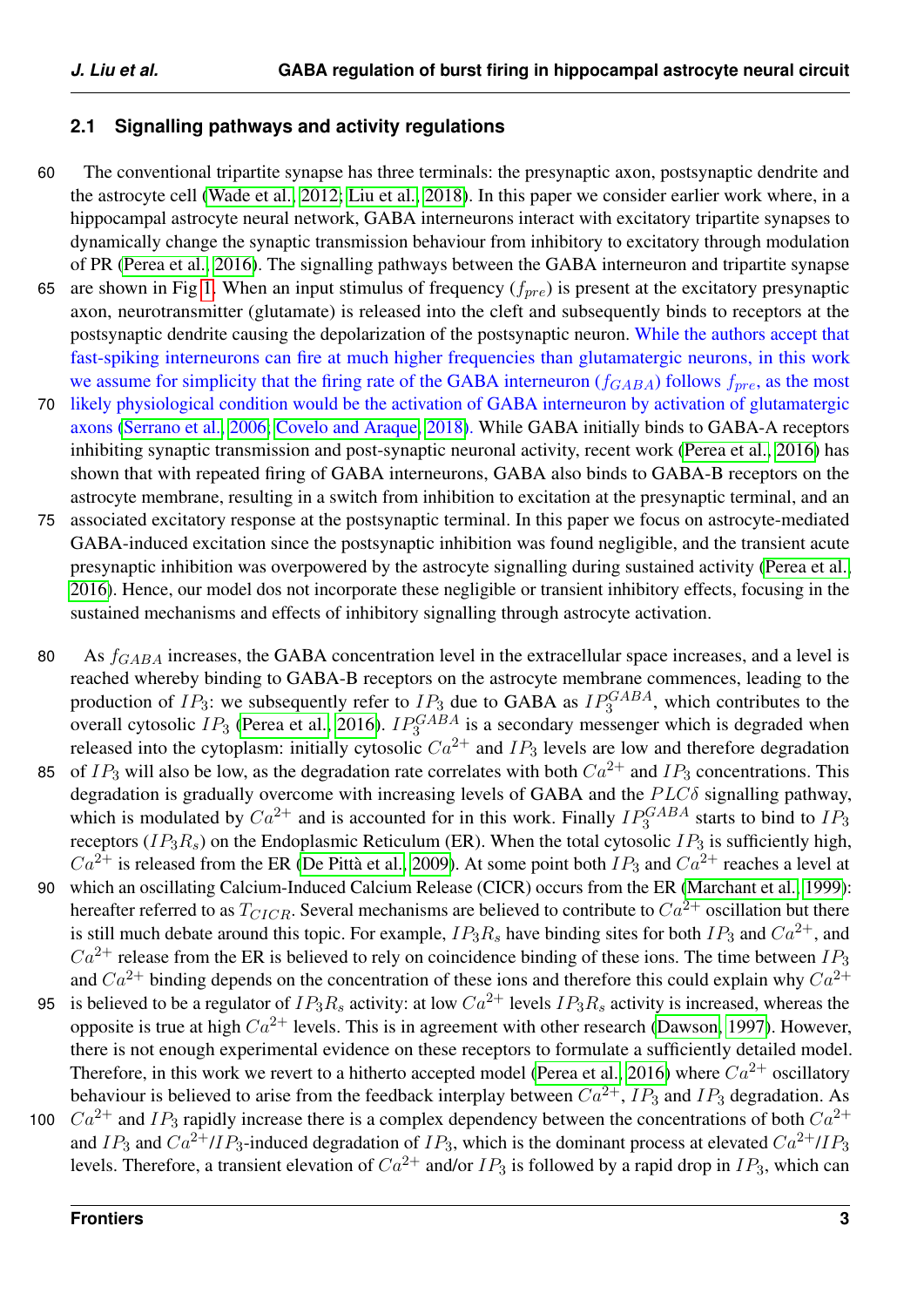reduce  $IP_3$  to below  $T_{CICR}$ . At this point degradation of  $IP_3$  is weak because both the  $Ca^{2+}$  and  $IP_3$ levels have fallen and therefore  $IP_3$  starts to increase again due to  $IP_3^{GABA}$ . When the  $T_{CICR}$  level is 105 reached again a transient elevation of  $Ca^{2+}$  re-occurs. We will demonstrate that our results support this behaviour. This oscillatory behaviour causes the release of the glutamate from the astrocyte (gliotransmitter) into the synapse (see Glu (e-SP) pathway in Fig [1\)](#page-3-0), which binds to pre-synaptic group I metabotropic Glutamate Receptors (mGluRs) at the presynaptic terminal. This signalling pathway results in an increase

in PR at the presynaptic terminal [\(Navarrete and Araque, 2010\)](#page-18-8).

- 110 As PR increases more glutamate is released into the cleft and potentiation/depression of the synaptic weight can commence with the availability of glutamate to bind to N-methyl-D-aspartate (NMDA)-type glutamate receptors (Lüscher and Malenka, 2012). While we acknowledge that the biophysical mechanisms regulating the functional dependency between PR and plasticity are complex and not fully understood, we propose that PR acts as a "switch" which can turn on/off potentiation/depression at synaptic sites. To
- 115 formulate a tractable mathematical model that captures this relationship we modulate the height of the Spike Timing Dependent Plasticity (STDP) associated plasticity window using PR: with  $PR > PR^*$  $(PR^*$  is defined as the plasticity activation level) the plasticity window fully opens and with  $PR < PR^*$ the plasticity window closes. The decision on whether potentiation or depression occurs is governed by the STDP rule [\(Magee and Johnston, 1997\)](#page-17-13) where potentiation occurs when the presynaptic spike
- 120 precedes postsynaptic spike, otherwise depression occurs. Additionally, we consider the case where the

<span id="page-3-0"></span>

Figure 1. Signalling pathways at the tripartite synapse where GABA released from GABA interneuron binds to GABA-B receptors on the astrocyte membrane and  $IP_3^{GABA}$  is released into the astrocyte cytosol. 2-AG released from the postsynaptic neuron binds to the receptors on the astrocyte membrane triggering the generation of  $IP_3^{AG}$ . With  $f_{post}$  low and  $IP_3$  reached a level,  $IP_3$  induces  $Ca^{2+}$  release from the ER and gliotransmitter is released into the synaptic cleft (Glu (e-SP) pathway) where it binds to mGluR receptors on the presynaptic membrane. This causes an increase in PR and the plasticity window opens.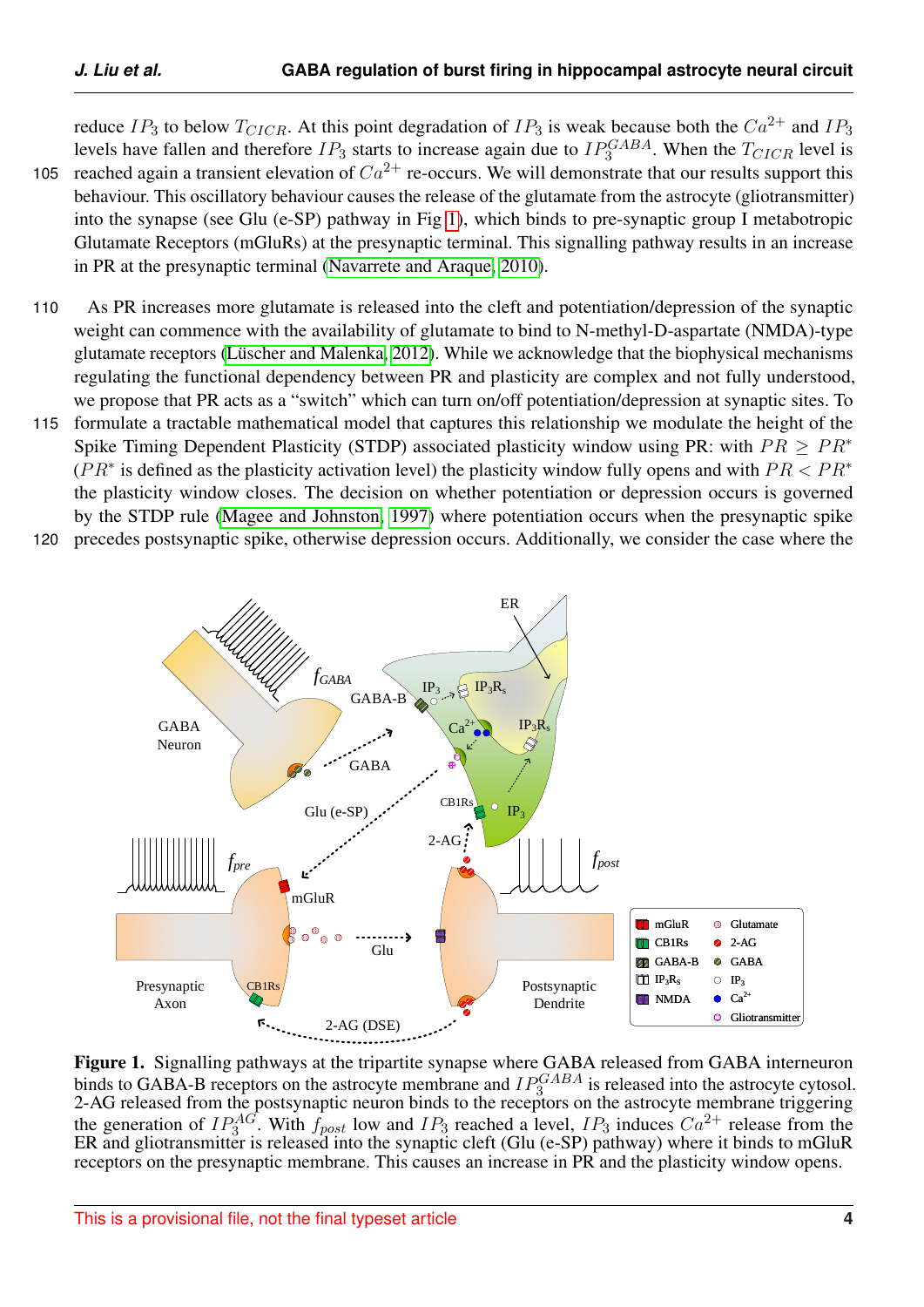<span id="page-4-0"></span>

Figure 2. Signalling pathways of the tripartite synapse where for high  $f_{post}T_{CICR}$  is reached and hence the  $Ca^{2+}$  oscillation and the Glu (e-SP) pathway ceases causing PR to fall and the plasticity window shuts: PR also falls due to the increase in the 2-AG (DSE) pathway. Under this condition the level of neurotransmitter in the cleft falls to baseline and  $f_{post}$  diminishes.

postsynaptic neuron is sufficiently depolarized such that the retrograde messenger 2-arachidonyl glycerol (2-AG) is released from the postsynaptic neuron. Since the contribution of 2-AG signalling to the observed GABA-mediated regulatory effects of astrocytes on excitatory transmission is negligible [\(Perea et al., 2016\)](#page-18-6), the authors take the view that 2-AG signalling onto GABAergic terminals would not be a significant factor 125 in network bursting. However, we do consider 2-AG binding to type 1 Cannabinoid Receptors (CB1Rs) on the astrocyte membrane which then initiates the release of the  $IP_3$  into the cytoplasm of the astrocyte: we denote this secondary messenger as  $IP_3^{AG}$ .

During the synapse learning phase, the frequency of the postsynaptic neuron,  $f_{post}$ , is increasing, as is the 2-AG signal and consequently  $IP_3^{AG}$ . As  $IP_3^{AG}$  contributes to the total  $IP_3$ ,  $IP_3$  will eventually reach 130 a level where degradation of  $IP_3$  no longer reduces  $IP_3$  (and therefore  $Ca^{2+}$ ) to below  $T_{CICR}$ . In this instance, both the oscillatory  $Ca^{2+}$  transient and Glu (e-SP) pathways cease [\(Liu et al., 2018\)](#page-17-7), see Fig [2.](#page-4-0) In addition, the released 2-AG also binds to CB1Rs on the presynaptic terminal triggering the Suppression of Excitation (DSE) pathway, and results in a decrease in PR [\(Alger, 2002\)](#page-16-6). Due to the reduction in the Glu (e-SP) pathway and the increase in the DSE pathway, PR decreases at the presynaptic terminal, the level of 135 neurotransmitter in the cleft then falls to baseline and the frequency of the postsynaptic  $f_{post}$  diminishes which in turn causes  $IP_3^{AG}$  to reduce. Furthermore, the total  $IP_3$  degrades due to cytosolic degradation pathways including  $IP_3$  3-kinase  $IP_3^{3K}$ , and dephosphorylation by inositol polyphosphate 5-phosphatase  $(IP_3^{5P})$  (see Eq [\(11\)](#page-7-0)). Together, these processes reduce  $IP_3$  levels below  $T_{CICR}$ , and the rate of degradation diminishes sufficiently to allow  $IP_3$  to increase again due to  $IP_3^{GABA}$ . When the  $T_{CICR}$  level is again 140 exceeded,  $Ca^{2+}$  oscillations re-commence, the Glu (e-SP) pathway is re-established, PR increases and the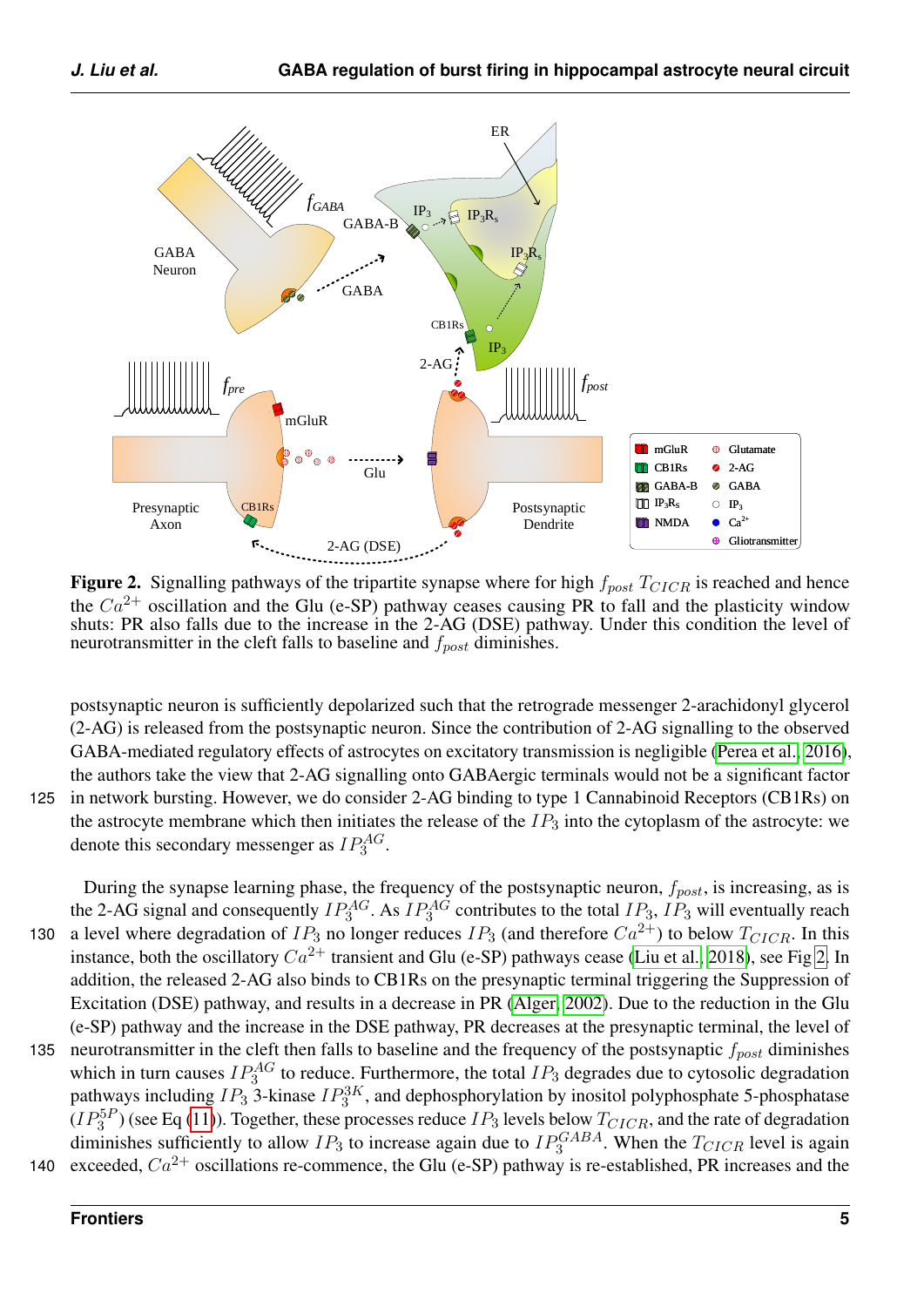level of neurotransmitter in the cleft is raised. In this post-learning phase PR cannot be elevated to a level where the plasticity window opens ( $PR < PR^*$ ), as the postsynaptic neuron is active and therefore the 2-AG pathway leads to a reduction in PR due to the DSE pathway. Consequently, the postsynaptic neuron firing rate reaches a maximum when the  $T_{CICR}$  level is reached but it subsequently falls afterwards: a 145 postsynaptic burst has occurred. This is followed by repeated bursts at each  $Ca^{2+}$  oscillatory period. We therefore propose that neuronal burst firing directly correlates with astrocytic  $Ca^{2+}$  oscillation.

Moreover, it should be noted that the duration of the burst correlated with the frequency of presynaptic terminal  $f_{pre}$  at the excitatory presynaptic axon. As  $f_{pre}$  increases so does the rate of increase of  $IP_3$  and the burst period is reduced. Therefore, network bursting is  $f_{pre}$  dependant and will only occur over a range 150 of  $f_{pre}$ .

#### **2.2 Postsynaptic neuron model**

In this paper, the Leaky Integrate and Fire (LIF) model [\(Gerstner and Kistler, 2002\)](#page-17-14) is used due to the relatively low computing requirement and minimal parameters tuning. The LIF model is given by

$$
\tau_m \frac{dv}{dt} = -v(t) + R_m \sum_{i=1}^n I_{syn}^i(t), \qquad (1)
$$

where  $\tau_m$  is the neuron membrane time constant, v is the neuron membrane potential,  $R_m$  is the membrane 155 resistance,  $I_{syn}^i$  is the current injected to the neuron membrane by  $i^{th}$  synapse, and n is the total number of synapses associated with the neuron. When the neuron membrane potential  $v$  is greater than the firing threshold value,  $v_{th}$ , the neuron fires and outputs a spike followed by a reset state or a refractory period  $(\sim 2ms)$ . The release of 2-AG correlates with the postsynaptic neuron activity [\(Naeem et al., 2015\)](#page-18-4) and this is expressed as

$$
\frac{d(AG)}{dt} = \frac{-AG}{\tau_{AG}} + r_{AG}\delta(t - t_{sp}),\tag{2}
$$

160 where AG denotes the released amount of 2-AG,  $\tau_{AG}$  and  $r_{AG}$  are the 2-AG decay and production rates, and  $t_{sp}$  is the postsynaptic spike time. The released 2-AG binds to the CB1Rs at the presynaptic terminal and at the astrocyte terminal, and this will be discussed in Section [2.4.](#page-5-0)

#### **2.3 GABA interneuron**

The spike train at the presynaptic axon also presents at the GABA interneuron causing the release of 165 GABA neurotransmitter [\(Perea et al., 2016\)](#page-18-6), which can be described by

$$
\frac{d(GABA)}{dt} = \frac{-GABA}{\tau_{GABA}} + r_{GABA}\delta(t - t_{sp}),\tag{3}
$$

where GABA denotes the released amount of the neurotransmitter GABA,  $\tau_{GABA}$  and  $\tau_{GABA}$  are the GABA decay and production rates, and  $t_{sp}$  is the presynaptic spike arrival time. GABA binds to the GABA-B receptors at the astrocyte cell and this is modelled in the next subsection.

#### <span id="page-5-0"></span>**2.4 Astrocyte cell**

170 When GABA binds to GABA-B receptors on the astrocyte membrane, the amount of  $IP<sub>3</sub>$  released is given by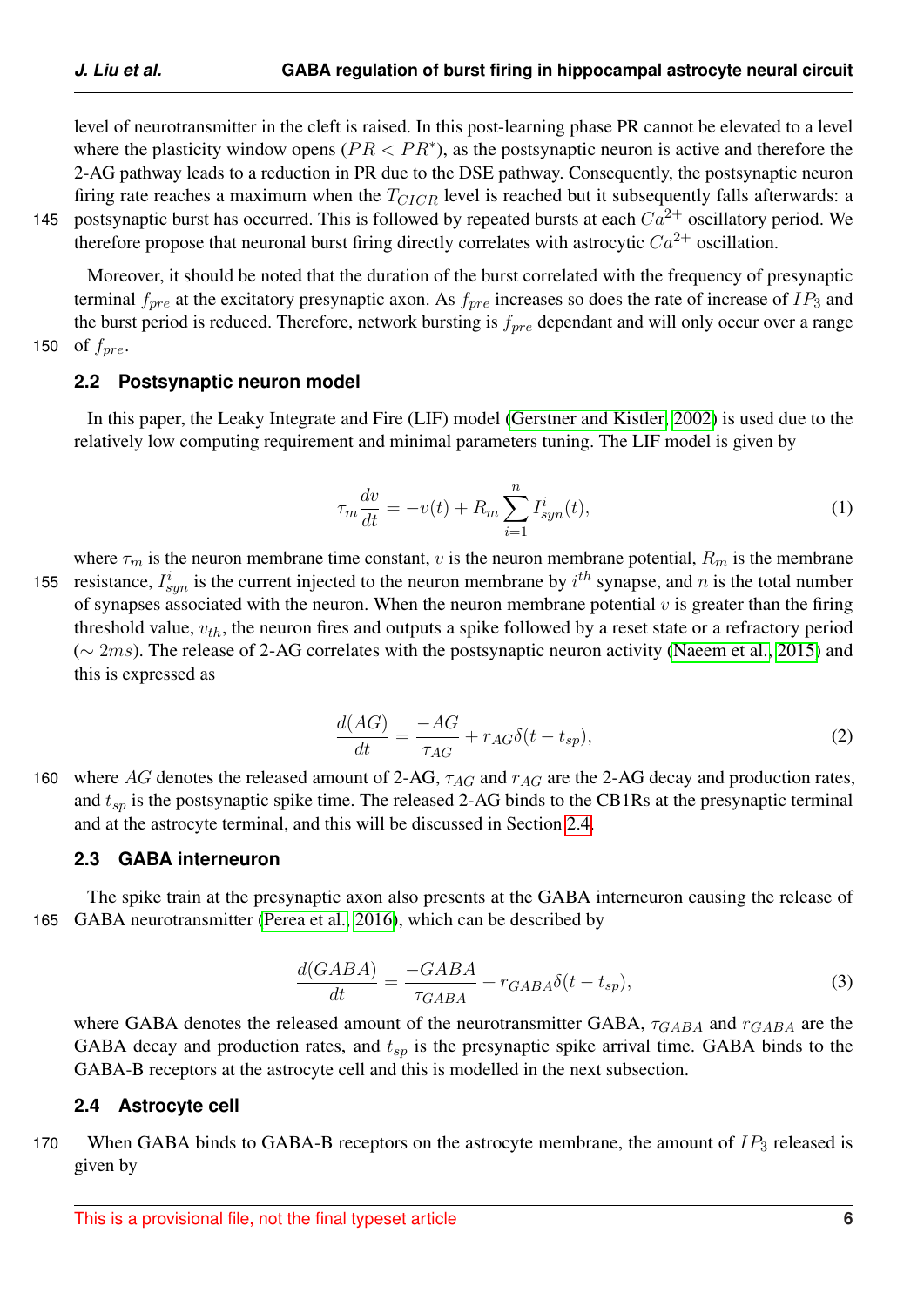$$
\frac{d(IP_3^{GABA})}{dt} = \frac{IP_3^{GABA*} - IP_3^{GABA}}{\tau_{ip3}^{GABA}} + r_{ip3}^{GABA}GABA,\tag{4}
$$

where  $IP_3^{GABA}$  is the quantity of  $IP_3$  generated by GABA within the cytoplasm,  $IP_3^{GABA*}$  is the baseline GABA level,  $\tau_{ip3}^{GABA}$  is the decay rate of  $IP_3^{GABA}$  and  $r_{ip3}^{GABA}$  is the production rate of  $IP_3^{GABA}$ . When the postsynaptic neuron fires, the released 2-AG can also trigger  $IP_3$  generation [\(Wade et al., 2012\)](#page-18-3) and 175 this is modelled by

$$
\frac{d(IP_3^{AG})}{dt} = \frac{IP_3^{AG*} - IP_3^{AG}}{\tau_{ip3}^{AG}} + r_{ip3}^{AG} AG,\tag{5}
$$

where  $IP_3^{AG}$  is the quantity of  $IP_3$  generated by 2-AG within the cytoplasm,  $IP_3^{AG*}$  is the baseline level,  $\tau_{ip3}^{AG}$  is decay rate of  $IP_3^{AG}$ , and  $r_{ip3}^{AG}$  is production rate of  $IP_3^{AG}$ .

In addition, the  $IP_3$  production is also increased by the hydrolysis of the highly phosphorylated membrane lipid phosphatidylinositol 4, 5 – bisphosphate  $(PIP_2)$ , such as the phosphoinositide-specific phospholipase 180 C (PLC) isoenzyme of  $PLC\delta$  (De Pittà et al., 2009). The  $PLC\delta$  signalling is agonist independent and modulated by  $Ca^{2+}$  (De Pittà et al., 2009), and its activation rate can be modelled by

$$
PLC\delta = PLC\delta' Hill(Ca^{2+}, K_{PLC\delta}, 2),
$$
\n(6)

where the maximum  $PLC\delta$ -dependant  $IP_3$  production rate (De Pittà et al., 2009) can be modelled by

$$
PLC\delta' = \overline{PLC\delta'}/(1 + IP_3/K_\delta),\tag{7}
$$

and  $K_{\delta}$  is the inhibition constant of  $PLC\delta$  activity. The Hill function (De Pittà et al., 2009) is described by

$$
Hill(x, K, n) \equiv \frac{x^n}{x^n + K^n},
$$
\n(8)

where n is the Hill coefficient and K is the midpoint of the Hill function, namely the value of x at which 185  $Hill(x, K, n)|_{x=K} = 1/2.$ 

The degradation of  $IP_3$  mainly occurs through phosphorylation into inositol 1, 3, 4, 5--tetrakisphosphate  $(IP_4)$ , catalysed by  $IP_3$  3-kinase (3K), and dephosphorylation by inositol polyphosphate 5-phosphatase (5P). The rate of  $IP_3$  degradation by  $IP_3^{5P}$  (De Pittà et al., 2009) can be modelled by

$$
IP_3^{5P} \approx \overline{r}_{5P}IP_3,\tag{9}
$$

where  $\overline{r}_{5P}$  is the  $IP_3$  degradation rate by IP-5P. The activity of  $IP_3^{3K}$  is regulated by  $Ca^{2+}$  in a complex 190 fashion (De Pittà et al., 2009). The rate of  $IP_3$  degradation by  $IP_3^{3K}$  can be modelled by

<span id="page-6-0"></span>
$$
IP_3^{3K} = \overline{v}_{3K}Hill(Ca^{2+}, K_D, 4)Hill(ID, K_3, 1),
$$
\n(10)

where  $\overline{v}_{3K}$  is the maximum degradation rate by  $IP_3^{3K}$ ,  $K_D$  is the  $Ca^{2+}$  affinity of  $IP_3^{3K}$ , and  $K_3$  is the  $IP_3$  affinity of  $IP_3^{3K}$ . Based on the previous contributions of  $IP_3$ , the total  $IP_3$  is given by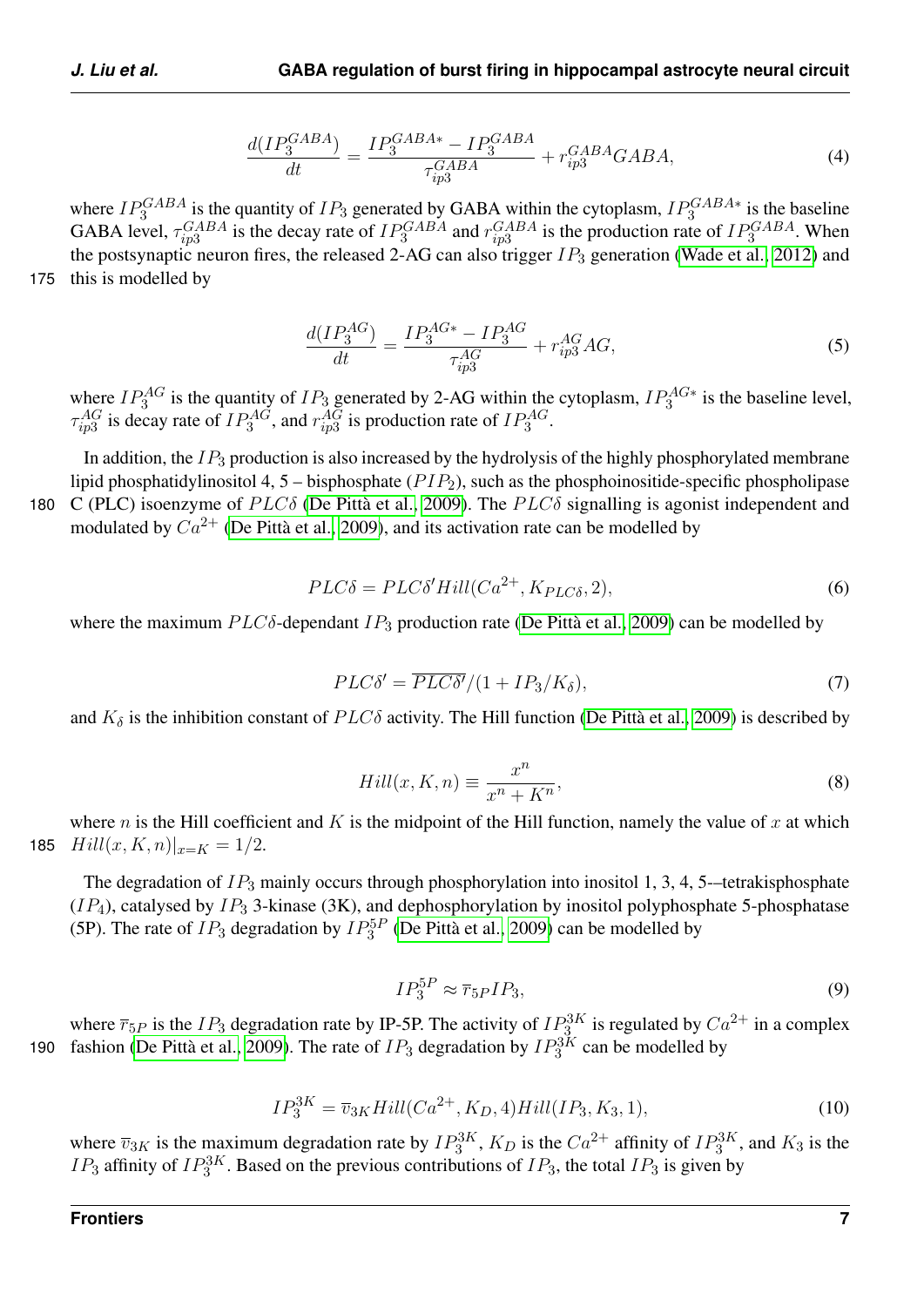<span id="page-7-0"></span>
$$
IP_3 = IP_3^{GABA} + IP_3^{AG} + PLC\delta - IP_3^{5P} - IP_3^{3K}.
$$
\n(11)

The Li-Rinzel model [\(Li and Rinzel, 1994\)](#page-17-15) is used to model the  $Ca^{2+}$  dynamics within the astrocyte cell. The model consists of three channels,  $J_{chan}$ ,  $J_{leak}$  and  $J_{pump}$ , where  $J_{chan}$  models the  $Ca^{2+}$  channel 195 opening based on the mutual gating of the  $Ca^{2+}$  and  $IP_3$ ,  $J_{leak}$  models the  $Ca^{2+}$  leakage from the ER into the cytoplasm and  $J_{pump}$  models how  $Ca^{2+}$  is pumped out from the cytoplasm into the ER via Sarco-[E](#page-16-4)ndoplasmic-Reticulum  $Ca^{2+}$ -ATPase (SERCA) pumps. The  $Ca^{2+}$  model in the approach of (De Pittà [et al., 2009\)](#page-16-4) is used in this work, and it is described by

<span id="page-7-2"></span>
$$
\frac{d(Ca^{2+})}{dt} = J_{chan}(Ca^{2+}, h, IP_3) + J_{leak}(Ca^{2+}) - J_{pump}(Ca^{2+}),
$$
\n(12)

$$
\frac{dh}{dt} = \frac{h_{\infty} - h}{\tau_h},\tag{13}
$$

where  $J_{chan}$  is  $Ca^{2+}$  release depending on the  $Ca^{2+}$  and  $IP_3$  concentrations,  $J_{pump}$  is the amount of 200 stored  $Ca^{2+}$  within the ER via the SERCA pumps,  $J_{leak}$  is the  $Ca^{2+}$  leaking out of the ER and h is the fraction of activated  $IP_3R_s$ . The parameters  $h_{\infty}$  and  $\tau_h$  are given by

$$
h_{\infty} = \frac{Q_2}{Q_2 + Ca^{2+}},\tag{14}
$$

$$
\tau_h = \frac{1}{a_2(Q_2 + Ca^{2+})},\tag{15}
$$

where

$$
Q_2 = d_2 \frac{IP_3 + d_1}{IP_3 + d_3}.
$$
\n(16)

 $J_{chan}$  is given by

<span id="page-7-1"></span>
$$
J_{chan} = r_C m_{\infty}^3 n_{\infty}^3 h_{\infty}^3 (C_0 - (1 + C_1) C a^{2+}), \qquad (17)
$$

where  $r_C$  is the maximal Calcium-Induced Calcium Release (CICR) rate,  $C_0$  is the total free  $Ca^{2+}$  cytosolic 205 concentration,  $C_1$  is the ER/cytoplasm volume ratio, and  $m_{\infty}$  and  $n_{\infty}$  are the IP<sub>3</sub> Induced Calcium Release (IICR) and CICR channels respectively, which are given by

$$
m_{\infty} = \frac{IP_3}{IP_3 + d_1},\tag{18}
$$

and

$$
n_{\infty} = \frac{Ca^{2+}}{Ca^{2+} + d_5}.
$$
 (19)

 $J_{leak}$  and  $J_{pump}$  are described by

This is a provisional file, not the final typeset article **8**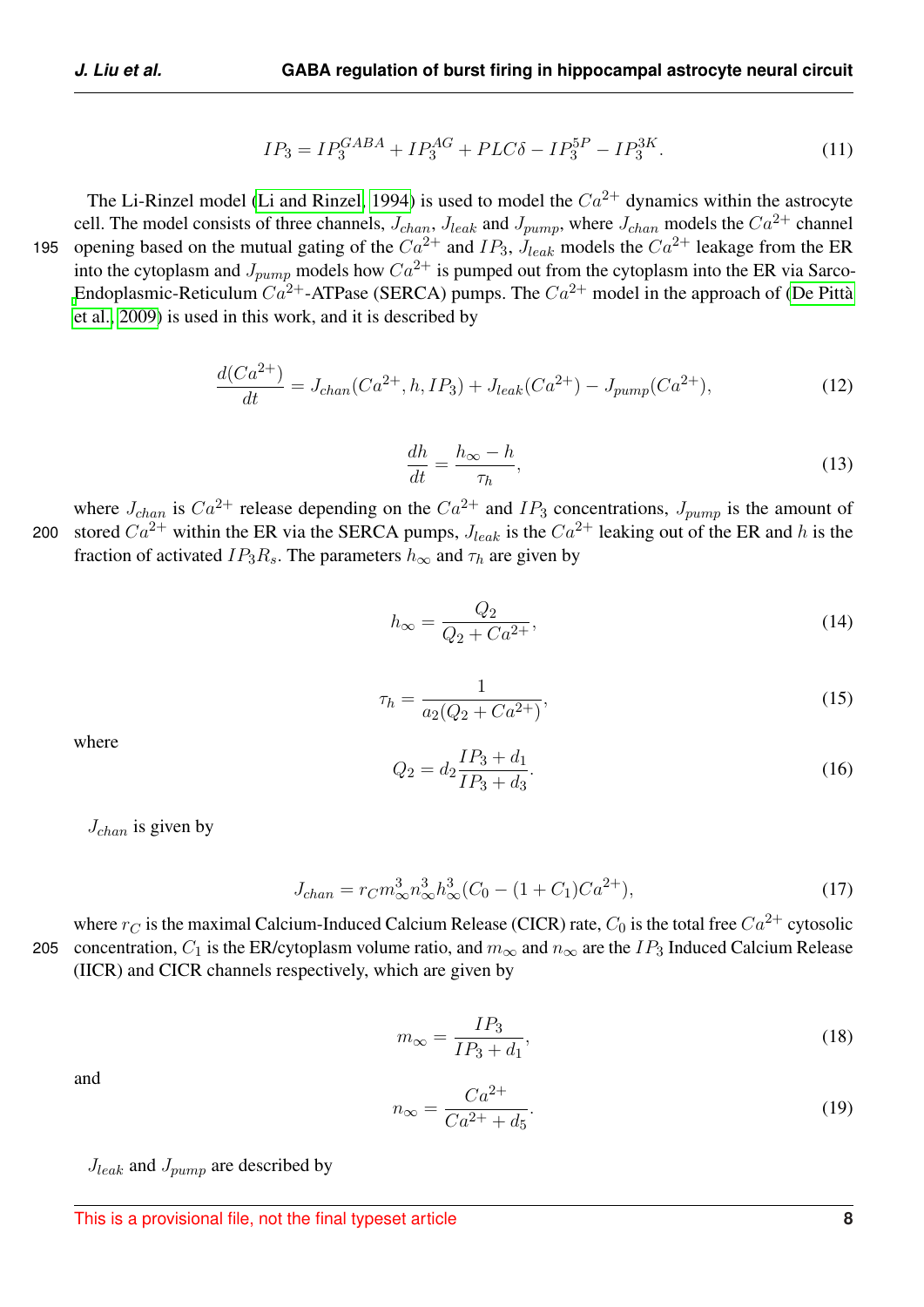and

$$
J_{leak} = r_L(C_0 - (1 + C_1)Ca^{2+}),
$$
\n(20)

$$
J_{pump} = v_{ER} \frac{(Ca^{2+})^2}{k_{ER}^2 + (Ca^{2+})^2},\tag{21}
$$

210 where  $r_L$  is the  $Ca^{2+}$  leakage rate,  $v_{ER}$  is the maximum SERCA pump uptake rate and  $k_{ER}$  is the SERCA pump activation constant.

The intracellular astrocytic calcium dynamics are used to regulate the release of glutamate from the astrocyte: the Glu pathway. To model this release, it is assumed that when  $Ca^{2+}$  crosses the CICR threshold, a quantity of glutamate is released [\(Wade et al., 2012\)](#page-18-3). It is described by

$$
\frac{d(Glu)}{dt} = \frac{-Glu}{\tau_{Glu}} + r_{Glu}\delta(t - t_{Ca}),\tag{22}
$$

215 where Glu is the quantity of released glutamate,  $\tau_{Glu}$  is decay rate of glutamate,  $r_{Glu}$  is production rate of glutamate, and  $t_{Ca}$  is the time at which  $Ca^{2+}$  crosses the threshold. The released glutamate drives the generation of e-SP [\(Wade et al., 2012\)](#page-18-3). The level of e-SP is modelled by

$$
\tau_{eSP} \frac{d(eSP)}{dt} = -Glu + m_{eSP} Glu(t),\tag{23}
$$

where  $\tau_{eSP}$  is the decay rate of Glu, and  $m_{eSP}$  is a constant weight used to control the height of e-SP. It shows that the e-SP level depends on the glutamate released from the astrocyte cell.

220 The model of DSE in the approach of [\(Wade et al., 2012\)](#page-18-3) is used to describe the relationship between the DSE and the released 2-AG from postsynaptic neuron. The DSE is assumed to change linearly with the cytosolic concentration of 2-AG, which is described by

$$
DSE = AG \times K_{AG},\tag{24}
$$

where AG is the concentration of 2-AG and  $K_{AG}$  is the scaling factor for the DSE.

#### **2.5 Synapse model**

225 For the synapse, a probabilistic model is employed which is based on the failure and success mechanisms of synaptic neurotransmitter release [\(Wade et al., 2012;](#page-18-3) [Navarrete and Araque, 2010\)](#page-18-8). A uniformly distributed pseudo-random number generator is used. If the generated random number rand is less than or equal to the PR, a current  $I_{inj}$  is injected into the neuron which is shown by

<span id="page-8-0"></span>
$$
I_{syn}^{i}(t) = \begin{cases} r_I * w_{syn}^{i}(t), & rand \le PR \\ 0, & rand > PR \end{cases}
$$
 (25)

where  $r_I$  is the current production rate, and  $w_{syn}^i$  is the weight of the  $i^{th}$  synapse. The associated PR of 230 each synapse is determined by the DSE and e-SP together, which is given by

$$
PR(t) = PR(t_0) + DSE(t)/100 + eSP(t)/100,
$$
\n(26)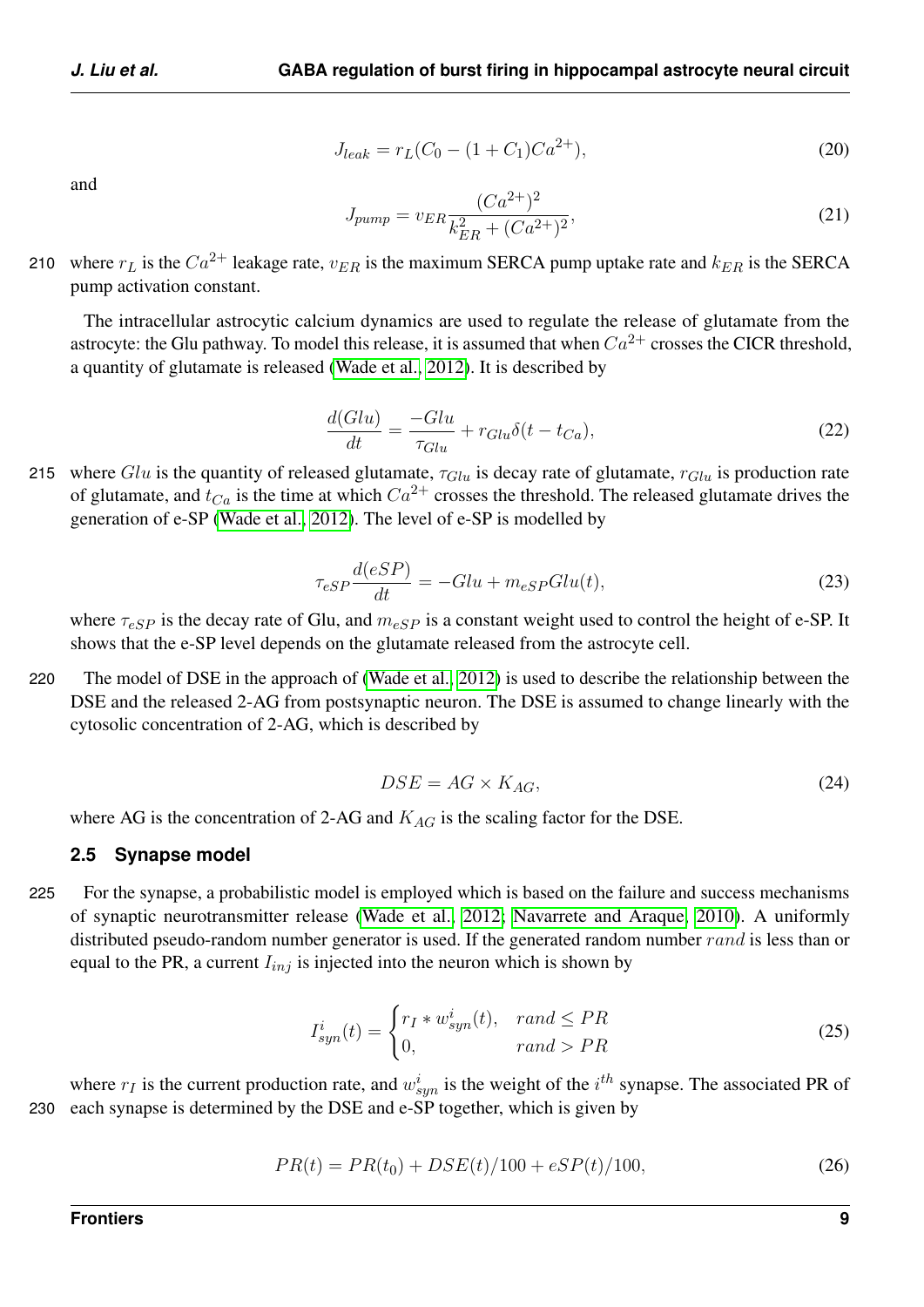where  $PR(t_0)$  is the initial PR for each synapse. As discussed in Section [2.1,](#page-2-0) the PR can switch on/off learning at the synaptic terminal by modulating the height of the plasticity learning window. The authors are not aware of any biophysical model that relates PR to the plasticity window weighting parameter  $A_0$ and therefore in this work it is assumed that  $A_0$  is modulated according to

<span id="page-9-1"></span>
$$
A_0 = \begin{cases} 0, & PR \le PR^* \\ (PR - PR^*) * r, & PR > PR^* \end{cases}
$$
 (27)

235 where  $PR^*$  is the learning activation level and r is a constant value which controls the maximum height of the learning window. The STDP rule used in this approach to update the synaptic weights according to the timing difference between the post and presynaptic spikes is described by

$$
\delta w(\Delta t) = \begin{cases}\n-A_0 exp(\frac{\Delta t}{\tau_+}), & \Delta t \le 0 \\
A_0 exp(\frac{-\Delta t}{\tau_-}), & \Delta t > 0\n\end{cases}
$$
\n(28)

where  $\delta w(\Delta t)$  is the weight update,  $\Delta t$  is the time difference between the post and presynaptic spikes,  $A_0$  is the height of the plasticity window which limits the maximum levels of weight potentiation and 240 depression, and  $\tau_+$  and  $\tau_-$  control the width of the plasticity window. A symmetrical plasticity window is

assumed in this approach, and  $\tau_{+} = \tau_{-} = 40$ ms.

From the proposed models, it can be seen that if the  $f_{pre}$  is large enough,  $IP_3$  is generated sufficiently to cause  $Ca^{2+}$  oscillations. Then the  $Ca^{2+}$ -induced glutamate binds to the mGluRs receptors at the presynaptic terminal resulting in an increase of the synaptic transmission probability PR. Note that the 245 authors wish to point out that astrocytes are believed to gate LTP and LTD by regulating glutamate levels in the synaptic cleft [\(Foncelle et al., 2018\)](#page-17-16). Since there are many complex biophysical mechanisms involved in the regulation of glutamate, which are still under debate, the authors take the view that modulating

the STDP plasticity window using PR is an effective way to capture this gating function. Elevating PR opens the synaptic plasticity learning window and over time  $f_{post}$  gradually increases which, via the 2-AG 250 pathway, contributes to astrocytic  $IP_3$  level until the  $Ca^{2+}$  oscillation stops. This is accompanied by a reduction in the Glu (e-SP) pathway and PR falls causing a reduction in  $f_{post}$ . Therefore, the bursting activity of the postsynaptic neuron is regulated by the GABA interneuron and the astrocyte cell. The results in the next section show the signalling pathways leading to a bursting postsynaptic neuron.

## <span id="page-9-0"></span>**3 RESULTS**

This section provides simulation results which highlight the dynamic behaviour at the synapse terminals 255 and how the interactions between an astrocyte and GABA interneuron can give rise to bursting behaviour. The MATLAB simulation platform is used in this work together with the Euler method with the time step of 1 ms. Table [2](#page-19-0) and Table [1](#page-19-1) in the appendix give all the model parameters.

#### **3.1 Bursting output spike pattern**

In this simulation both the presynaptic excitatory neuron and the GABA interneuron are stimulated by the 260 same spike train at frequency  $f_{pre} = f_{GABA}$  which causes the release of GABA and glutamate [\(Perea et al.,](#page-18-6) [2016\)](#page-18-6). The presynaptic excitatory neuron/GABA interneuron stimulus is 40 Hz in the following simulations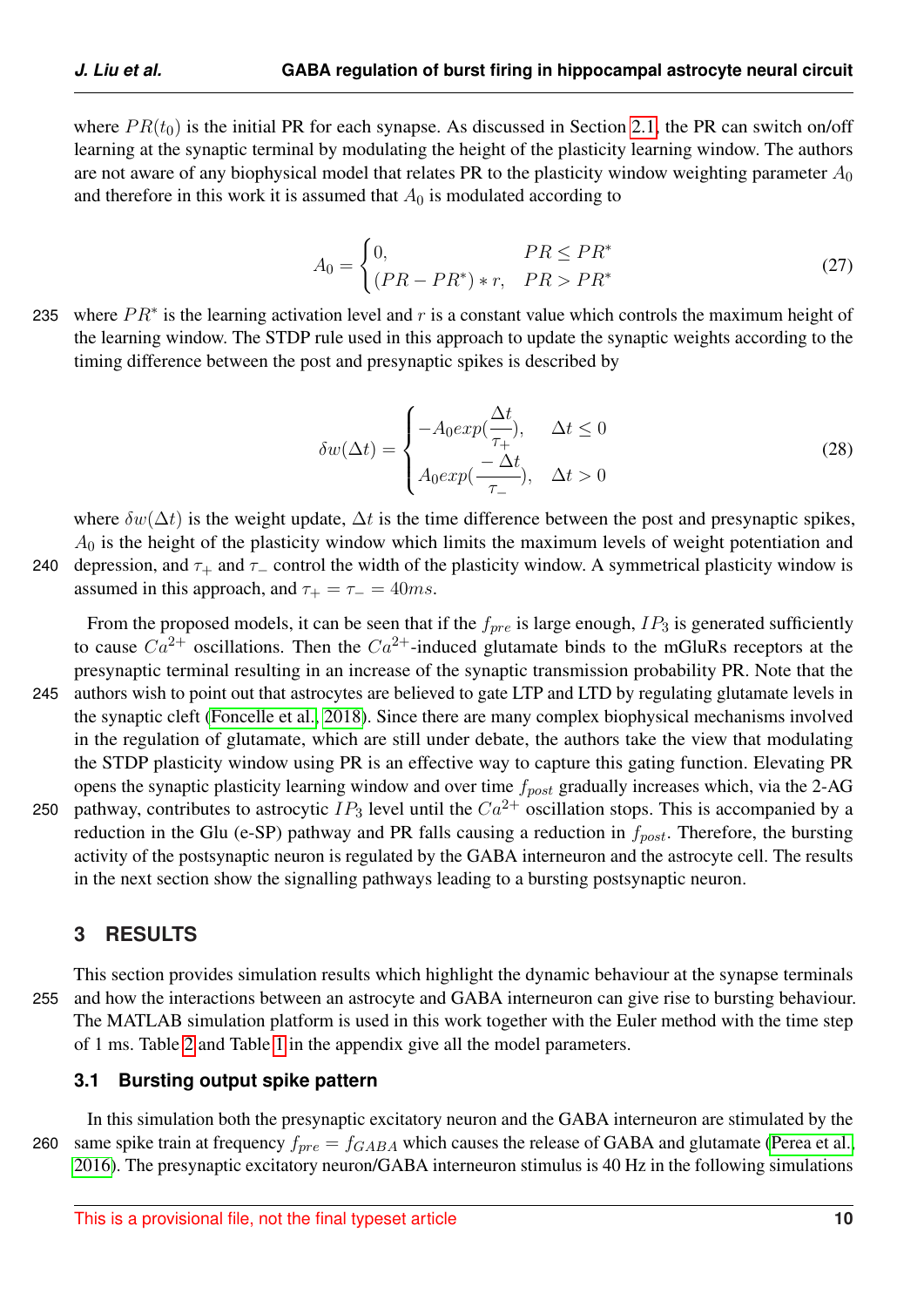as this is sufficient to produce a cytosolic  $[IP_3] > 0.5 \mu M$ . With  $PR > PR^*$  (see Fig [3\)](#page-10-0), a significant increase occurs in the level of neurotransmitter in the cleft, the learning window opens (Fig [4\)](#page-10-1) and weight potentiation starts (Fig [5\)](#page-11-0) resulting in postsynaptic firing. Note that in Fig [4](#page-10-1) the plasticity window height 265 parameter  $A_0$  increases periodically with a corresponding potentiation of the synaptic weight (Fig [5\)](#page-11-0). In our model the resting level for PR is 0.1 and based on the model in Eq [\(27\)](#page-9-1), if  $PR > PR^*$  ( $PR^* = 0.45$ ) in this work), the STDP learning window opens ( $A_0 > 0$ ) at ∼80 seconds, as shown in Fig [4.](#page-10-1) After the synaptic weight is potentiated, the synapse generates a depolarising current only when the input stimulus

is presented at the presynaptic terminal and the PR value is greater than the value of a random number 270 (see probabilistic-based synapse model in equation Eq [\(25\)](#page-8-0)): this current is injected into the postsynaptic LIF neuron. This injected current increases the postsynaptic potential and the neuron fires a spike if the membrane potential is greater than the firing threshold,  $v_{th}$ .

After a period of learning the postsynaptic neuron activity has stabilised and PR drops sufficiently, towards the end of the first set of PR "spikes" (see Fig [3\)](#page-10-0), closing the plasticity window ( $A_0 = 0$ ) and the 275 weight stabilises to ∼610 at 110 seconds, as shown in Fig [5:](#page-11-0) note that because the postsynaptic neuron

is now active,  $PR < PR^*$  for all subsequent  $Ca^{2+}$  oscillations as the DSE pathway is also active. Fig [6](#page-11-1) shows the amount of GABA released by the GABA interneuron as a function of time where, as expected, GABA increases gradually and then stabilizes at 0.027  $\mu$ M under the input spike stimulus.  $IP_3^{GABA}$  is

<span id="page-10-0"></span>

Figure 3. PR as a function of Glu (e-SP) and DSE signals over time. Note that the plasticity window will only be open when  $PR > PR^*$  and this can be observed in Fig [4.](#page-10-1)

<span id="page-10-1"></span>

**Figure 4.** Plasticity window height  $A_0$  as a function of time. Note that PR acts as a switch to open/close the plasticity window controlling the learning period.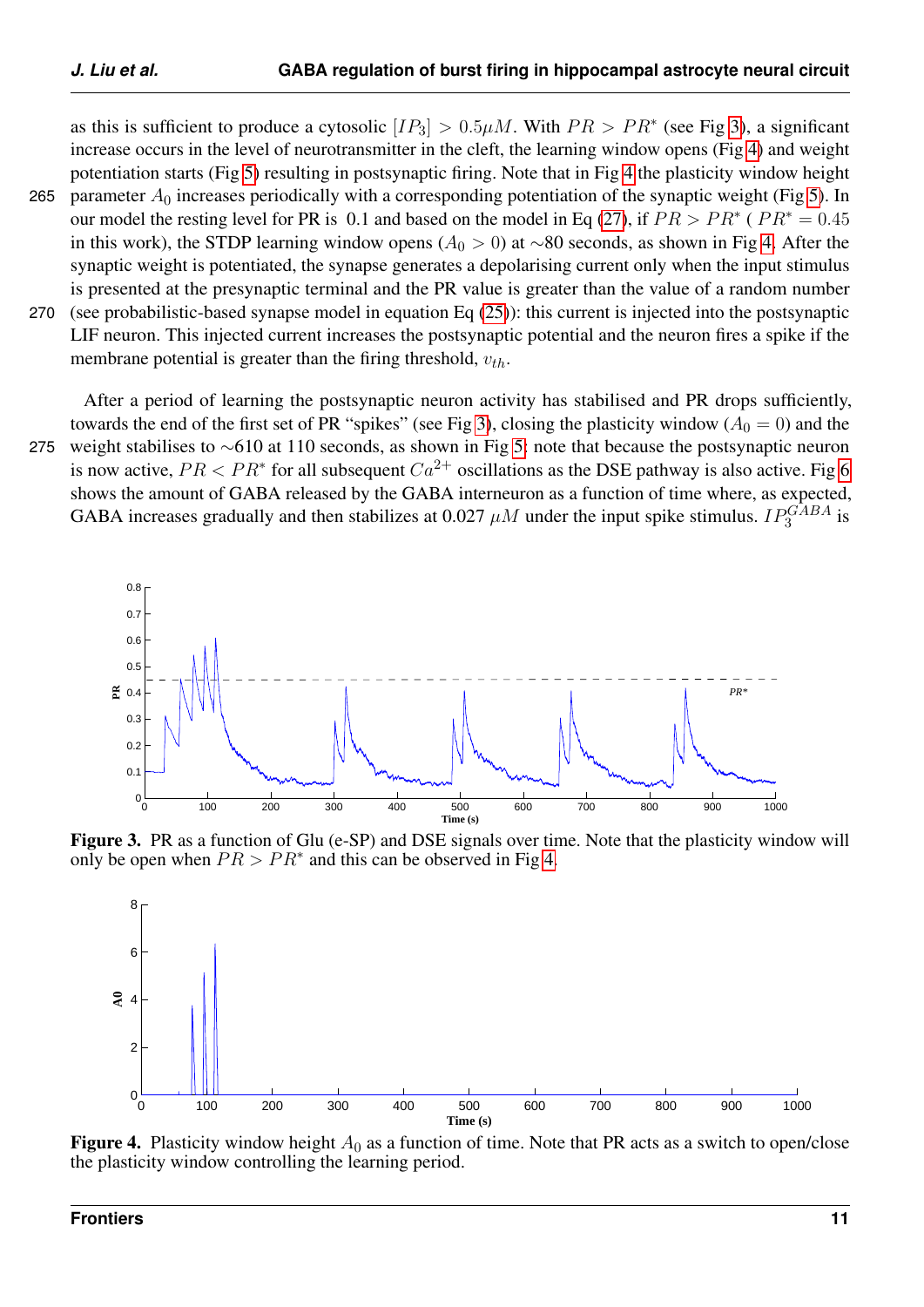<span id="page-11-0"></span>

Figure 5. Time dependant synaptic weight update governed by the STDP learning rule. When the plasticity window is open, learning commences, the synaptic weight begins to potentiate and after a period of learning the window shuts off and the synaptic weight stabilises.

<span id="page-11-1"></span>

Figure 6. GABA released from the GABA interneuron as a function of time. Under the input spike stimulus of  $f_{GABA}$ , GABA increases and then stabilized.

<span id="page-11-2"></span>

Figure 7.  $IP_3$  dynamics within the astrocyte cell over time. The overall  $IP_3$  includes contributions from  $IP_3^{GABA}$ ,  $IP_3^{AG}$ ,  $PLC\delta$ ,  $IP_3^{5P}$  and  $IP_3^{3K}$ , where the degradations of  $IP_3$ ,  $IP_3^{5P}$  and  $IP_3^{3K}$ , are shown as negative values.

shown in Fig [7](#page-11-2) (blue) as a function of time and stabilizes at  $\sim 0.58 \mu M$  which is consistent with the input 280 stimuli profile. Fig [7](#page-11-2) shows the other  $IP_3$  sources that contribute to the total  $IP_3$  in the cytosol.

Initially the total  $IP_3$  increases with  $IP_3^{GABA}$  until the  $T_{CICR}$  level is reached triggering the release of  $Ca^{2+}$ , as shown in Fig [8.](#page-12-0) We have observed from our model that  $T_{CICR}$  is consistent with an  $IP_3$  level of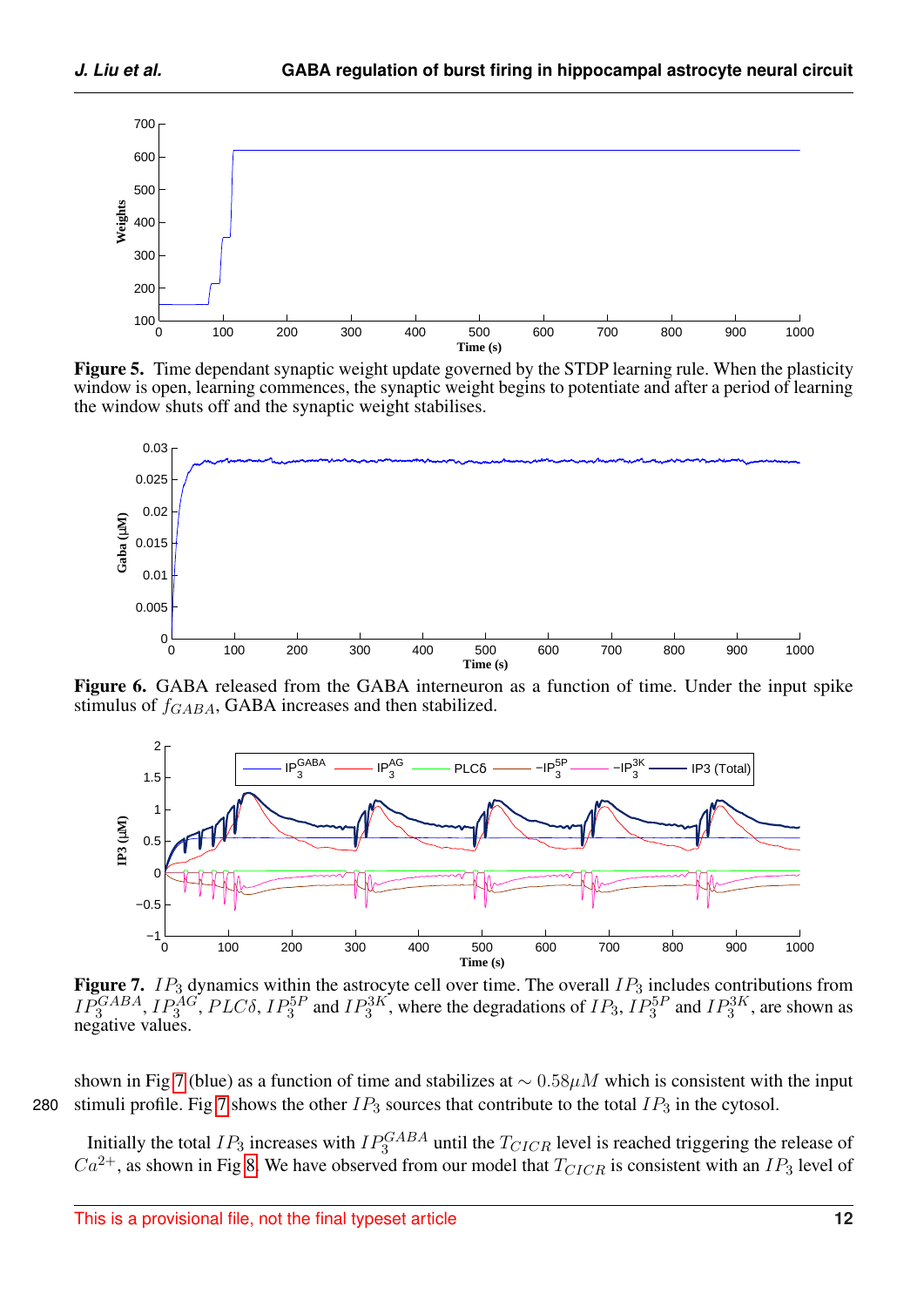<span id="page-12-0"></span>

Figure 8.  $Ca^{2+}$  oscillations in the astrocyte cell as a function of time. Note a longer oscillatory period at the start due to learning but thereafter the oscillator period stabilises with constant on/off ratio.

<span id="page-12-1"></span>

Figure 9. Glu (e-SP) signalling pathway as a function of time. Note a longer period of elevation of Glu (e-SP) at the start due to synaptic potentiation but thereafter the Glu (e-SP) profile repeats in time.

approximately 0.5  $\mu$ M and whenever IP<sub>3</sub> exceeds this threshold a transient elevation in Ca<sup>2+</sup> occurs, as can be seen in Fig [8.](#page-12-0) Note however that as the  $IP_3$  level increases with  $IP_3^{AG}$  the degradation in  $IP_3$  due 285 to elevated  $Ca^{2+}/IP_3$  levels is insufficient to reduce  $IP_3$  to below 0.5  $\mu$ M and consequently the transient elevations of  $Ca^{2+}$  stops just after 100s followed by a relatively slow degradation of  $IP_3$  and  $Ca^{2+}$ : these periodic bursts in  $Ca^{2+}$  gives rise to a  $Ca^{2+}$  oscillatory wave where the initial  $Ca^{2+}$  burst is longer due to synaptic potentiation. At the onset of each subsequent  $Ca^{2+}$  burst the IP<sub>3</sub> level drops sharply and we attribute this to strong dependence of  $IP_3^{3K}$  on  $Ca^{2+}$  (Eq [\(10\)](#page-6-0)). As the  $Ca^{2+}$  level drops  $J_{chan}$  (Eq [\(17\)](#page-7-1)) reverses direction perturbing the rate of change in  $Ca^{2+}$  (Eq [\(12\)](#page-7-2)) and this causes a rapid increase in  $IP_3^{3K}$ 290 and a corresponding decrease in  $IP_3$  (Eq [\(11\)](#page-7-0)).

The  $Ca^{2+}$  oscillation is initiated at ∼20s ( $T_{CICR}$  is exceeded; Fig [8\)](#page-12-0) and this triggers the release of glutamate targeting group I mGluRs on the presynaptic terminal, i.e. Glu (e-SP) pathway is activated (Fig [9\)](#page-12-1). Fig [9](#page-12-1) shows that the Glu (e-SP) signal accumulates at each CICR and rapidly decays after the  $Ca^{2+}$ 295 transients have ceased at ∼120 seconds. Also the DSE pathway increases as the activity of the postsynaptic neuron is increasing, and competes with the Glu (e-SP) pathway to restrict PR to a relatively stable low value for all subsequent  $Ca^{2+}$  oscillations that occur post-learning, as shown in Fig [10.](#page-13-0) Again note a longer period of elevation of the DSE signal at the start due to synaptic potentiation but thereafter the DSE profile repeats in time.

#### **Frontiers 13**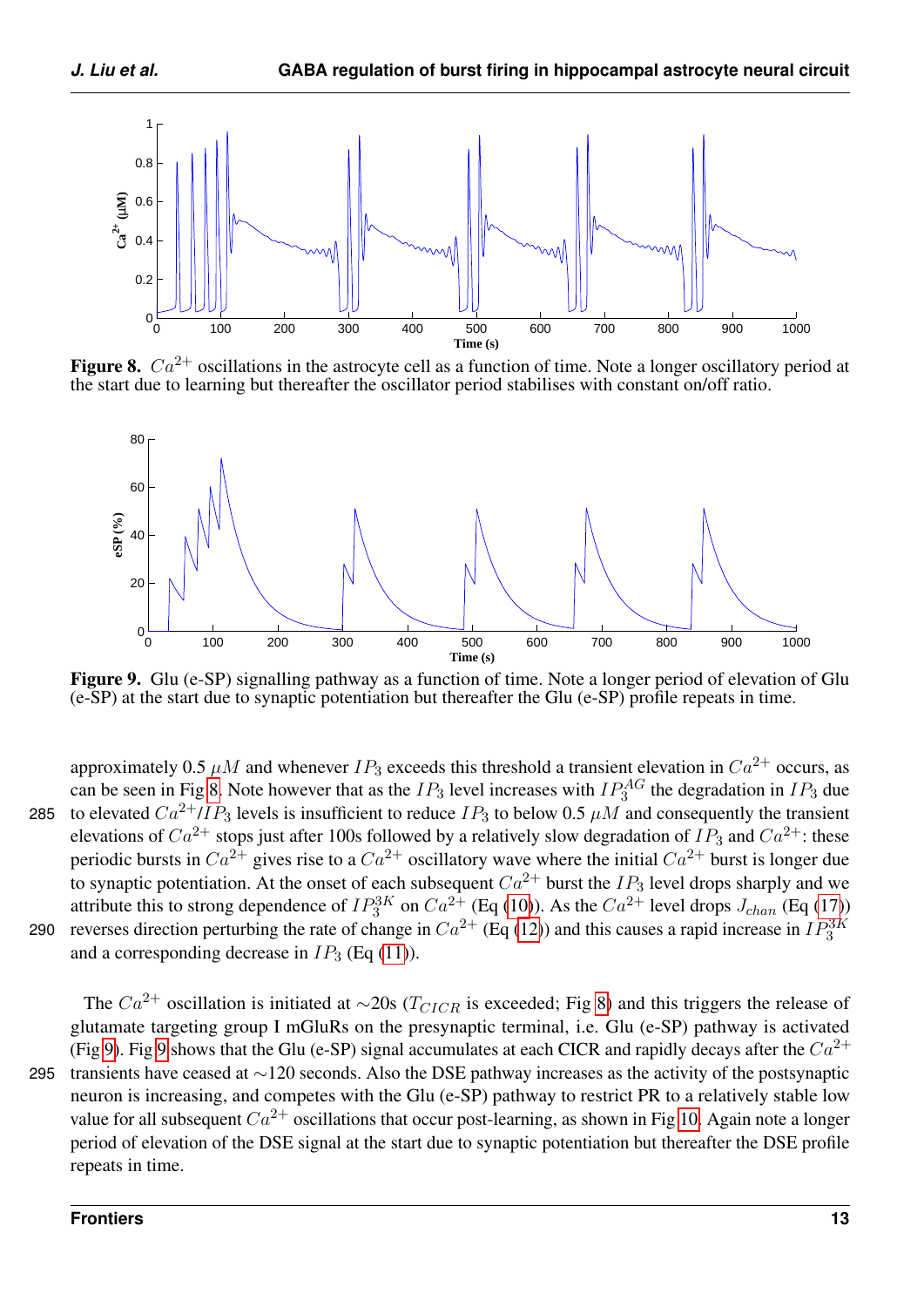<span id="page-13-0"></span>

Figure 10. DSE signalling pathway from the postsynaptic neuron, which correlates with the activity of the postsynaptic neuron.

<span id="page-13-1"></span>

Figure 11. Firing rate of the postsynaptic neuron where a continual bursting behaviour is evident. The firing activity was calculated using a sliding time window of 10 seconds (blue) and again for a sliding window of 40 seconds (red) where the latter gives a better average.

300 Fig [11](#page-13-1) shows the firing rate of the postsynaptic neuron, which is calculated based on a sliding time window of 10 seconds (blue) and 40 seconds (red), respectively. Note that the first burst reaches a higher level of postsynaptic neuron activity when compared to subsequent bursts. Also, between bursts the activity never falls back to zero. This is because the first burst occurs during the weight potentiation phase when the synaptic weight is continually updated and eventually stabilized, whereas in all subsequent neuronal bursts 305 no weight potentiation occurs. Clearly from Fig [11](#page-13-1) a continual postsynaptic bursting behaviour is evident.

Referring to Fig [12,](#page-14-1) we show simulations for  $f_{pre}$  of 20Hz, 40Hz and 80Hz where clearly only  $f_{pre}$  $40Hz$  results in repeated  $Ca^{2+}$  oscillations. This is because at 20Hz the  $T_{CICR}$  level cannot be reached whereas at 80Hz the astrocyte cytosol is quickly swamped with both  $IP_3$  and  $Ca^{2+}$  and subsequent degradation in  $IP_3$  is insufficient to allow further CICR. Consequently our model shows presynaptic 310 [f](#page-16-8)requency selectivity which is consistent with work reported elsewhere [\(Bienenstock et al., 1982;](#page-16-7) [Dong](#page-16-8) [et al., 2015\)](#page-16-8).

In addition, as the morphology of GABA interneurons and receptor density at the astrocyte cell differ, the  $IP_3^{GABA}$  levels vary under the same input  $f_{pre}$ .  $IP_3^{GABA}$  is a main contributor to the total  $IP_3$ , thus the greater  $IP_3^{GABA}$ , the longer the process of  $IP_3$  degradation.

315 Fig [7](#page-11-2) shows that when  $IP_3$  degrades sufficiently to once again enable  $IP_3$  to cross  $T_{CICR}$  from below, a transient elevation in  $Ca^{2+}$  results and PR increases with a corresponding increase in the postsynaptic neuron burst frequency. Therefore, different  $IP_3^{GABA}$  levels lead to different burst frequencies of the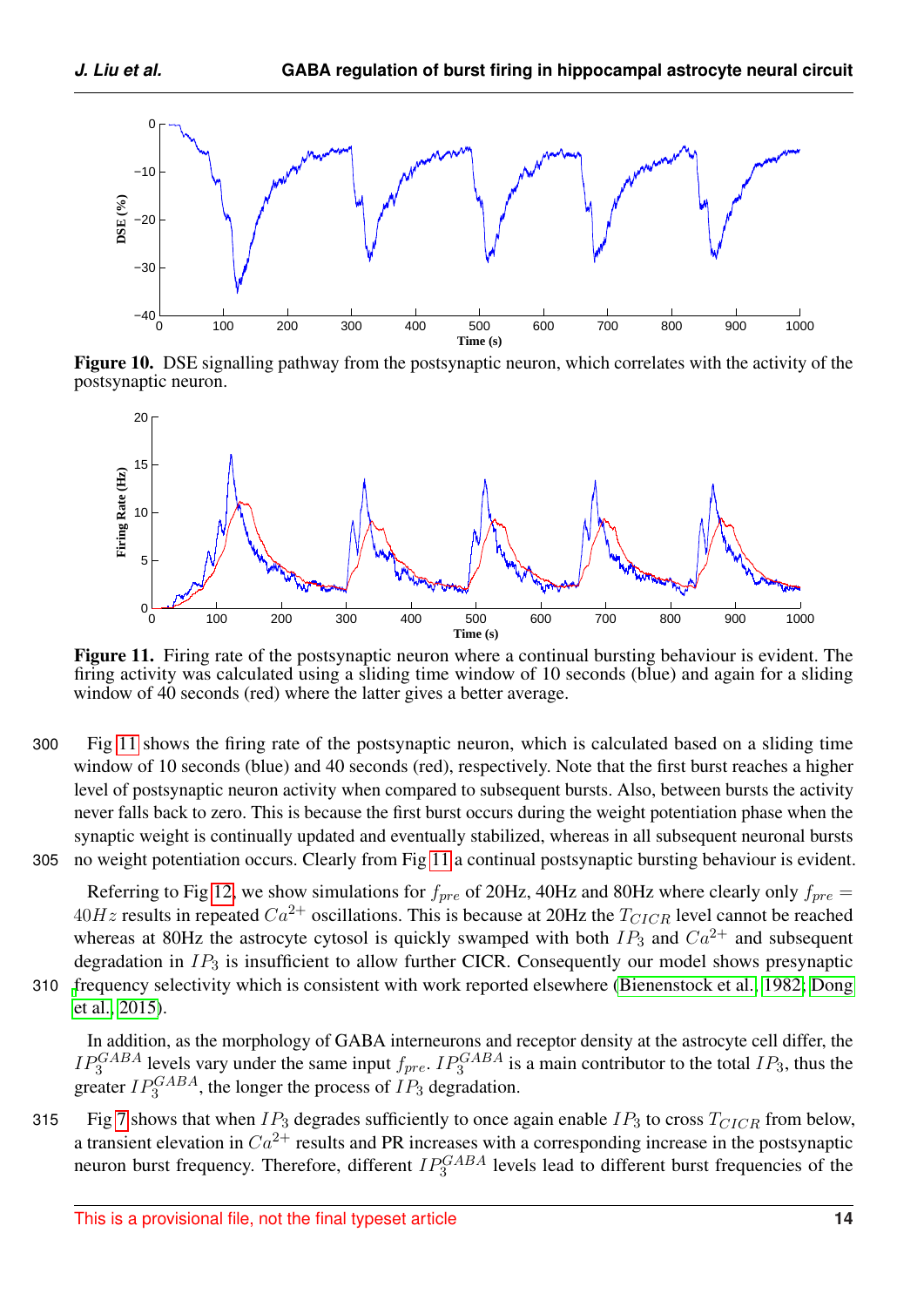postsynaptic neuron. To determine the dependency of neuronal burst frequency on the production rate of  $IP_3^{GABA}$ ,  $r_{ip3}^{GABA}$ , a simulation was carried out (Fig [13\)](#page-14-2) which shows the firing rates of the postsynaptic neuron under different production rates with  $f_{pre}$  fixed at 40 Hz. It can be seen that when the  $r_{ip3}^{GABA}$ 320 increases, the frequency of the bursting decreases. For example, for the first 1,000 seconds, there are 6, 5, 4 bursts under the  $IP_3^{GABA}$  production rates  $(r_{ip3}^{GABA})$  of 1.8, 2 and 2.2, respectively. This is because a high  $IP_3^{GABA}$  level requires a significant time period to degrade the total  $IP_3$ , and to restart the  $Ca^{2+}$ oscillation and bursting behaviour, thus the bursting frequency is low. Note that a fixed frequency of the

325 input stimulus (i.e.  $f_{pre}$ =40Hz) is used in this experiment, however the same results are observed for other  $f_{pre}$  values such as 50 Hz, and the burst frequency variation is not constrained for specific  $f_{pre}$  values. The results in Fig [12](#page-14-1) and Fig [13](#page-14-2) demonstrate the functionalities of the GABA interneuron including the presynaptic frequency selectivity and postsynaptic bursting frequency regulation.

<span id="page-14-1"></span><span id="page-14-0"></span>

Figure 12. Astrocytic  $Ca^{2+}$  as a function of time with  $f_{pre}$  of 20, 40 and 80 Hz as a parameter. Note that for the extreme cases of (20 or 80 Hz) no  $Ca^{2+}$  oscillations occur: for  $f_{pre} = 20$  Hz  $T_{CICR}$  can never be achieved and at 80Hz degradation of  $IP_3$  is insufficient to allow CICR to repeatedly occur. Consequently, there is a frequency window over which oscillations can occur.

<span id="page-14-2"></span>

**Figure 13.** Postsynaptic neuron burst firing as a function of time with  $IP_3^{GABA}$  production rates  $(r_{ip3}^{GABA})$ as a parameter. When  $r_{ip3}^{GABA}$  increases,  $IP_3^{GABA}$  level increases and the frequency of the bursting decreases. Due to a high  $IP_3^{GABA}$  level, a long time period is required to degrade the overall  $IP_3$  and to restart the  $Ca^{2+}$  oscillation. Thus, the bursting frequency is low.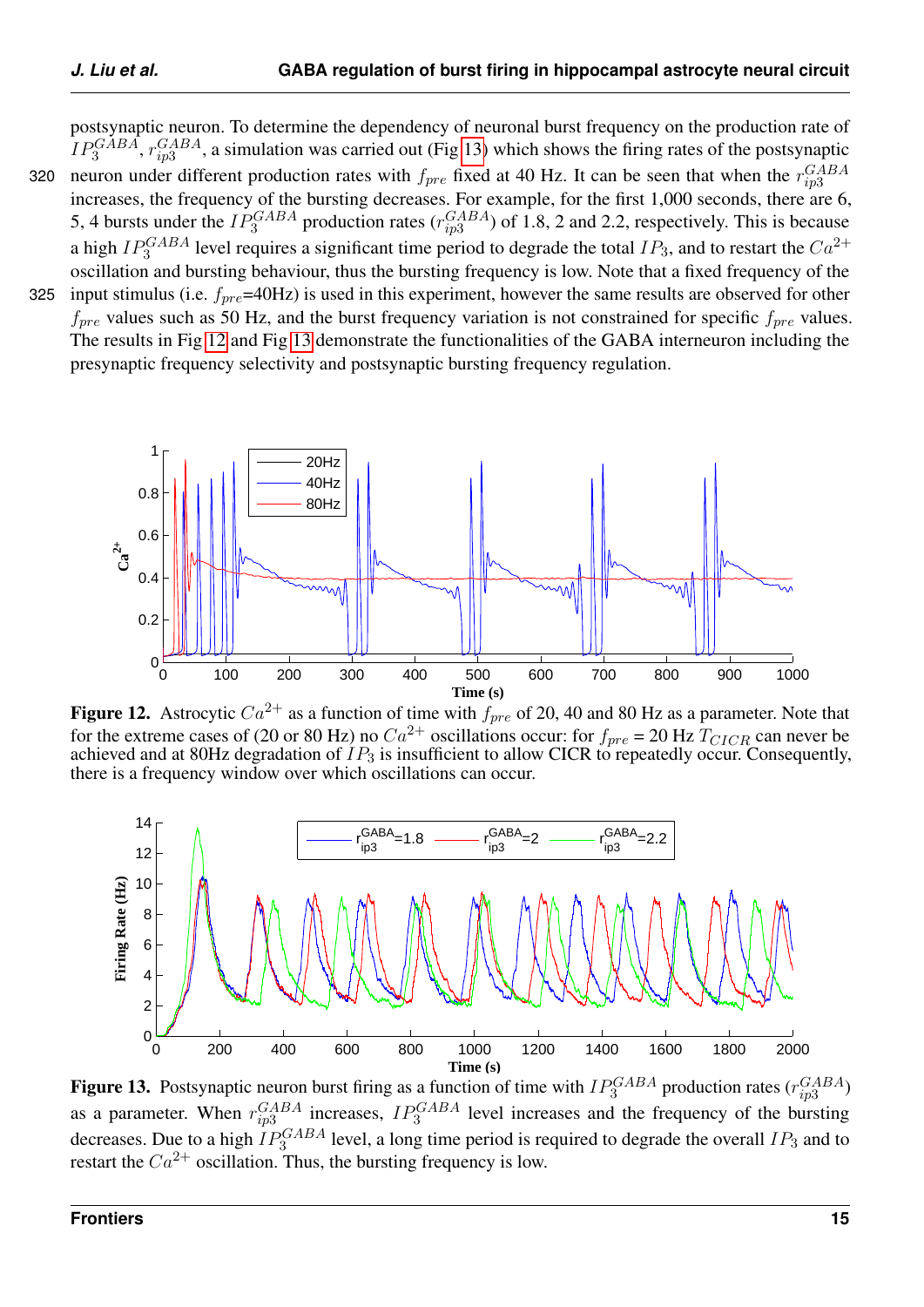# **4 CONCLUSIONS**

In this paper, a biophysical model is proposed where it is shown that GABA interneuron regulates the 330 astrocytic  $IP_3$  secondary messenger and thus the probability of release (PR) at the presynaptic terminal. In our model we propose that PR modulates the height of the plasticity window and therefore controls when synaptic potentiation/depression occurs. Specifically, the simulations show that during the weight potentiation phase, increasing  $IP_3$  leads to a cycle of CICR events where each is followed by rapid degradation in  $IP_3$ . Over time the firing frequency of the postsynaptic neuron continually increases 335 and eventually the synaptic weights stabilise. Postsynaptic firing results in the release of 2-AG into the extracellular space and this messenger binds to CB1R receptors on the astrocyte membrane. The associated  $IP_3^{AG}$  contributes to the total cytosolic  $IP_3$  and eventually  $Ca^{2+}$  oscillations, and therefore the Glu (e-SP) pathway ceases: 2-AG also binds to CB1Rs on the presynaptic terminal causing a decrease of the synaptic transmission PR via the DSE pathway. PR therefore decreases at the presynaptic terminal which 340 reduces the level of neurotransmitter in the cleft, and consequently the firing frequency of the postsynaptic neuron diminishes, as does  $IP_3^{AG}$ . Thereafter, the total  $IP_3/Ca^{2+}$  degrades significantly over time but is replenished by  $IP_3^{GABA}$  and a subsequent cycle of CICR events commences - the Glu (e-SP) pathway is re-established with an associated increase in PR and the level of neurotransmitter in the cleft is raised. However, in this instance weight potentiation does not occur as  $PR < PR^*$ . The postsynaptic neuron firing 345 rate increases again until the  $Ca^{2+}$  transients stop and thereafter the activity of the postsynaptic neuron falls off again. A network burst has occurred and this is followed by repeated bursts where each coincides with  $Ca^{2+}$  transients: the network burst frequency correlates with the  $Ca^{2+}$  oscillatory wave. In addition, the GABA released by the GABA interneuron controls the frequency range within which the network bursts can occur. Future work will further explore other neurotransmitters released by astrocytes such 350 as D-serine and ATP, and also slow inward currents at the postsynaptic terminal as a result of glutamate release by astrocytes.

The authors recognize that this study is based on biological findings of the simplest signalling mechanisms involving astrocytic GABA responses and astrocytic glutamate signalling in presynaptic terminals that [r](#page-16-3)egulate network function. Other factors, such as astrocytic ATP/adenosine release from astrocytes [\(Covelo](#page-16-3) 355 [and Araque, 2018\)](#page-16-3), are not considered in the present model, but may also contribute to further shape of network activity, adding further complexity of the network effects of astrocyte signalling. Further studies incorporating these additional elements are therefore required to get a complete view of the astrocyte roles in network function. Despite this the present findings have potential implications for the generation of normal and pathologic circuit behaviour in the brain, relevant to brain diseases that feature altered synaptic

- 360 properties or where there is a propensity for the episodic synchronised bursting behaviour of neurons. The electroencephalogram (EEG) is a composite product of population-level neuronal firing patterns of differing frequencies. Our findings suggest that GABA-B signalling via astrocytes may be relevant to the generation of certain frequencies and behaviours in the EEG. Seizures are the hallmark of the common brain disease epilepsy and are generated by hyper-synchronous discharges of populations of neurons. Notably, gene
- 365 expression levels of key components modelled here, including the  $IP_3$  receptor and GABA-B receptor, are dysregulated in human epileptic brain tissue or animal models [\(Nishimura et al., 2005;](#page-18-9) [Sheilabi et al.,](#page-18-10) [2018;](#page-18-10) [Matsumoto et al., 1996\)](#page-18-11) of epilepsy. Mutations in these genes have also been identified in individuals with epilepsy [\(Yoo et al., 2017;](#page-18-12) [Møller et al., 2017\)](#page-18-13). Indeed, the GABA-B receptor is a long-standing therapeutic target for the treatment of epilepsy [\(Bowery, 2006\)](#page-16-9), and more recently the  $IP_3$  receptor was
- 370 reported to be a target of levetiracetam, one of the most effective anti-epileptic drugs [\(Nagarkatti et al.,](#page-18-14) [2008\)](#page-18-14). The present model offers a novel mechanism to explain how astrocyte-neuron interactions regulate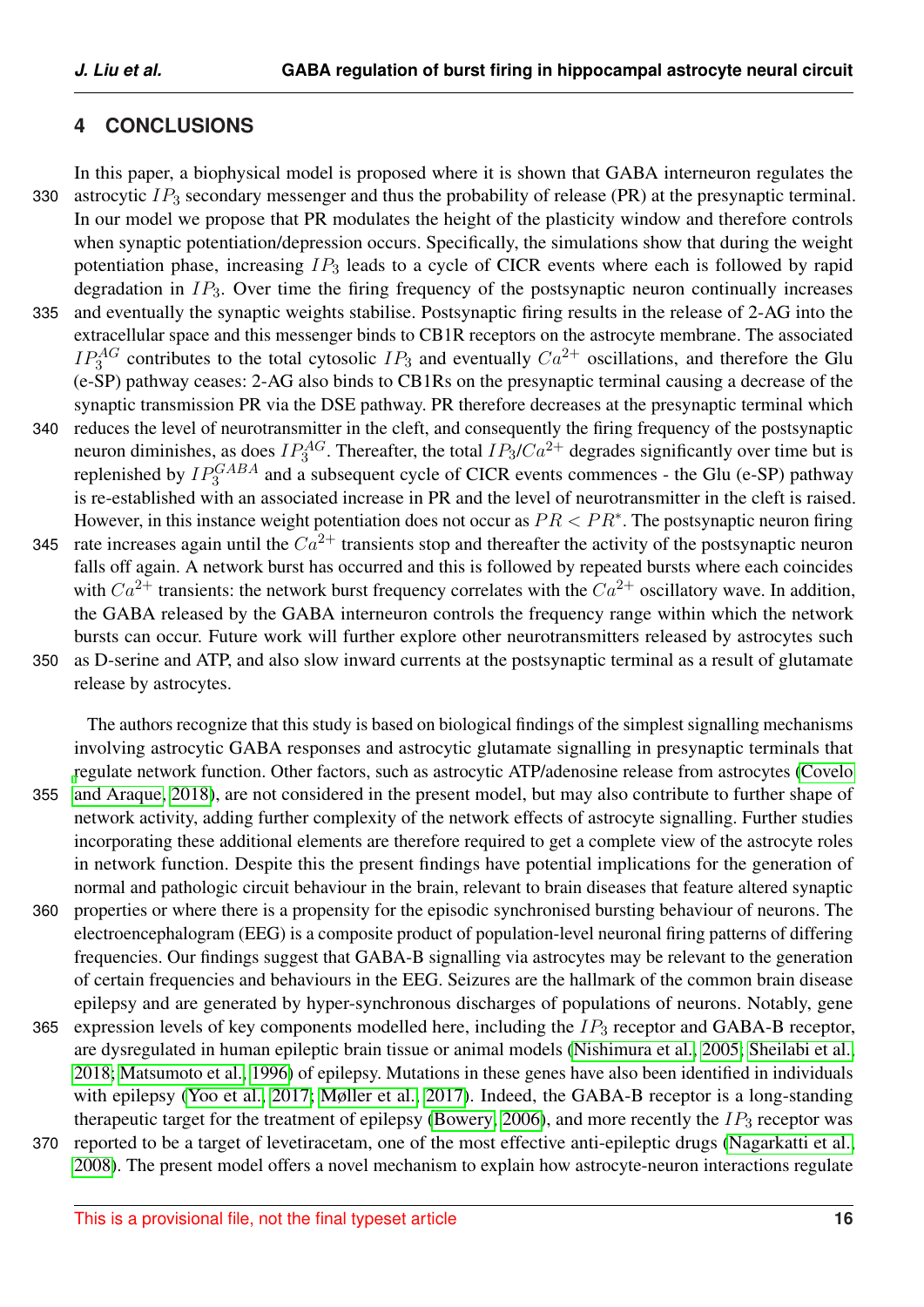firing and seizures.

seizure-like activity (Gómez-Gonzalo et al., 2010), and how alterations in the described pathways may contribute to hyper-synchronous firing. It may also offer therapeutic insights through targeted manipulation of the astrocytic GABA-B or  $IP_3$  systems followed by evaluation of the resting electroencephalogram 375 (EEG) and investigating whether this alters the frequency or occurrence of pathophysiological neuronal

# **CONFLICT OF INTEREST STATEMENT**

The authors declare that the research was conducted in the absence of any commercial or financial relationships that could be construed as a potential conflict of interest.

## **AUTHOR CONTRIBUTIONS**

JL, LM, AA, JW, JH, SK, DH, NC, AT, JT, DH investigated and proposed the biophysical model. JL, LM, 380 AA, JW, JH, DH, NC, DH wrote and revised the manuscript. JL, LM, AA, JW, JH, DH, DC, AJ, AT, JT, AM, JH, DH analyzed the results and reviewed the manuscript.

## **FUNDING**

This work acknowledges funding supports from EPSRC (EP/N007141X/1) (EP/N007050/1) and HFSP (RGP0036/2014).

## <span id="page-16-6"></span>**REFERENCES**

Alger, B. E. (2002). Retrograde signaling in the regulation of synaptic transmission: Focus on 385 endocannabinoids. *Progress in Neurobiology* 68, 247–286

<span id="page-16-1"></span>Araque, A., Parpura, V., Sanzgiri, R. P., and Haydon, P. G. (1999). Tripartite synapses: Glia, the unacknowledged partner. *Trends in Neurosciences* 22, 208–215

<span id="page-16-0"></span>Arichi, T., Whitehead, K., Barone, G., Pressler, R., Padormo, F., Edwards, A. D., et al. (2017). Localization of spontaneous bursting neuronal activity in the preterm human brain with simultaneous EEG-fMRI. 390 *eLife* 6, 1–14

<span id="page-16-7"></span>Bienenstock, E. L., Cooper, L. N., and Munro, P. W. (1982). Theory for the development of neuron selectivity: Orientation specificity and binocular interaction in visual cortex. *The Journal of Neuroscience* 2, 32–48

<span id="page-16-9"></span>Bowery, N. G. (2006). GABAB receptor: A site of therapeutic benefit. *Current Opinion in Pharmacology*

395 6, 37–43

<span id="page-16-2"></span>Breslin, K., Wade, J. J., Wong-Lin, K., Harkin, J., Flanagan, B., Van Zalinge, H., et al. (2018). Potassium and sodium microdomains in thin astroglial processes: A computational model study. *PLoS Computational Biology* 14, 1–25

<span id="page-16-3"></span>Covelo, A. and Araque, A. (2018). Neuronal activity determines distinct gliotransmitter release from a 400 single astrocyte. *eLife* 7, 1–19

<span id="page-16-5"></span><span id="page-16-4"></span>Dawson, A. P. (1997). Calcium signalling: How do IP3 receptors work? *Current Biology* 7, 544–547 De Pittà, M., Goldberg, M., Volman, V., Berry, H., and Ben-Jacob, E. (2009). Glutamate Regulation of Calcium and IP3 Oscillating and Pulsating Dynamics in Astrocytes. *Journal of Biological Physics* 35, 383–411

<span id="page-16-8"></span>405 Dong, W. S., Zeng, F., Lu, S. H., Liu, A., Li, X. J., and Pan, F. (2015). Frequency-dependent learning achieved using semiconducting polymer/electrolyte composite cells. *Nanoscale* 7, 16880–16889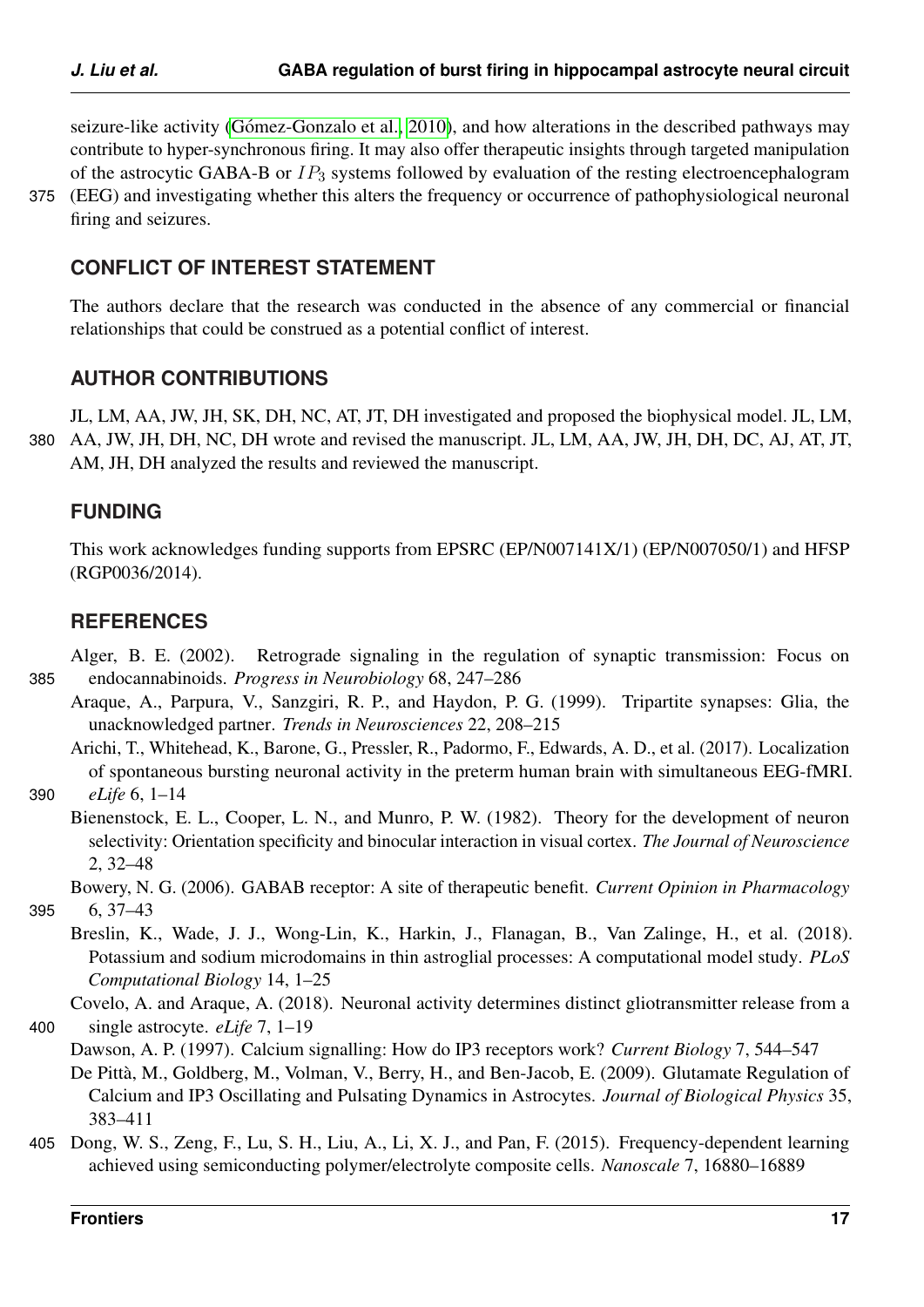- <span id="page-17-6"></span>Flanagan, B., McDaid, L., Wade, J., Wong-Lin, K., and Harkin, J. (2018). A computational study of astrocytic glutamate influence on post-synaptic neuronal excitability. *PLoS Computational Biology* 14, 1–25
- <span id="page-17-16"></span>410 Foncelle, A., Mendes, A., Jedrzejewska-Szmek, J., Valtcheva, S., Berry, H., Blackwell, K. T., et al. (2018). Modulation of Spike-Timing Dependent Plasticity : Towards the inclusion of a third factor in computational models. *Frontiers in Computational Neuroscience* 12, 1–21. doi:10.3389/fncom.2018. 00049

```
Gabbiani, F., Metzner, W., Wessel, R., and Koch, C. (1996). From stimulus encoding to feature extraction
415 in weakly electric fish. Nature 38, 564–567
```
- <span id="page-17-14"></span><span id="page-17-0"></span>Gerstner, W. and Kistler, W. M. (2002). *Spiking neuron models: Single neurons, populations, plasticity* (Cambridge University Press)
	- Ghosh-dastidar, S. and Adeli, H. (2009). Spiking neural networks. *International Journal of Neural Systems* 19, 295–308
- <span id="page-17-17"></span>420 Gómez-Gonzalo, M., Losi, G., Chiavegato, A., Zonta, M., Cammarota, M., Brondi, M., et al. (2010). An excitatory loop with astrocytes contributes to drive neurons to seizure threshold. *PLoS Biology* 8, 1–19 Halassa, M. M., Fellin, T., Takano, H., Dong, J., and Haydon, P. G. (2007). Synaptic islands defined by the

<span id="page-17-5"></span><span id="page-17-1"></span>territory of a single astrocyte. *The Journal of Neuroscience* 27, 6473–6477

Hu, J., Tang, H., Tan, K. C., Li, H., and Shi, L. (2013). A spike-timing-based integrated model for pattern 425 recognition. *Neural computation* 25, 450–72

<span id="page-17-3"></span>Izhikevich, E. M. (2003). Simple model of spiking neurons. *IEEE Transactions on Neural Networks* 14, 1569–1572

<span id="page-17-8"></span>Johnson, A. P., Liu, J., Millard, A. G., Karim, S., Tyrrell, A. M., Harkin, J., et al. (2018). Homeostatic fault tolerance in spiking neural networks: A dynamic hardware perspective. *IEEE Transactions on Circuits*

# 430 *and Systems* 65, 687–699

<span id="page-17-9"></span>Kullmann, D. M. (2011). Interneuron networks in the hippocampus. *Current Opinion in Neurobiology* 21, 709–716

- <span id="page-17-7"></span>435 Li, Y.-X. and Rinzel, J. (1994). Equations for InsP3 receptor-mediated calcium oscillations derived from a detailed kinetic model: A Hodgkin-Huxley like formalism. *Journal of Theoretical Biology* 166, 461–473
	- Liu, J., Harkin, J., Maguire, L. P., Mcdaid, L. J., and Wade, J. J. (2018). SPANNER: A self-repairing spiking neural network hardware architecture. *IEEE Transactions on Neural Networks and Learning Systems* 29, 1287–1300
- <span id="page-17-2"></span>440 Liu, J., Harkin, J., McElholm, M., McDaid, L., Jimenez-Fernandez, A., and Linares-Barranco, A. (2015). Case study: Bio-inspired self-adaptive strategy for spike-based PID controller. In *IEEE International Symposium on Circuits and Systems (ISCAS)*. 2700–2703

<span id="page-17-18"></span>Liu, J., McDaid, L. J., Harkin, J., Karim, S., Johnson, A. P., Millard, A. G., et al. (2019). Exploring self-repair in a coupled spiking astrocyte neural network. *IEEE Transactions on Neural Networks and*

- <span id="page-17-12"></span>445 *Learning Systems* 30, 865–875
	- Lüscher, C. and Malenka, R. C. (2012). NMDA Receptor-Dependent Long-Term Potentiation and Long-Term Depression (LTP/LTD). *Cold Spring Harbor Perspectives in Biology* 4, 1–15
		- Magee, J. C. and Johnston, D. (1997). A synaptically controlled, associative signal for synaptic plasticity in hippocampal neurons. *Science* 275, 209–213
- <span id="page-17-13"></span><span id="page-17-11"></span>450 Marchant, J., Callamaras, N., and Parker, I. (1999). Initiation of IP3-mediated Ca2+ waves in Xenopus oocytes. *The EMBO Journal* 18, 5285–5299

<span id="page-17-15"></span><span id="page-17-10"></span>Kurosinski, P. and Götz, J. (2002). Glial Cells Under Physiologic and Pathologic Conditions. Archives of *Neurology* 59, 1524–1528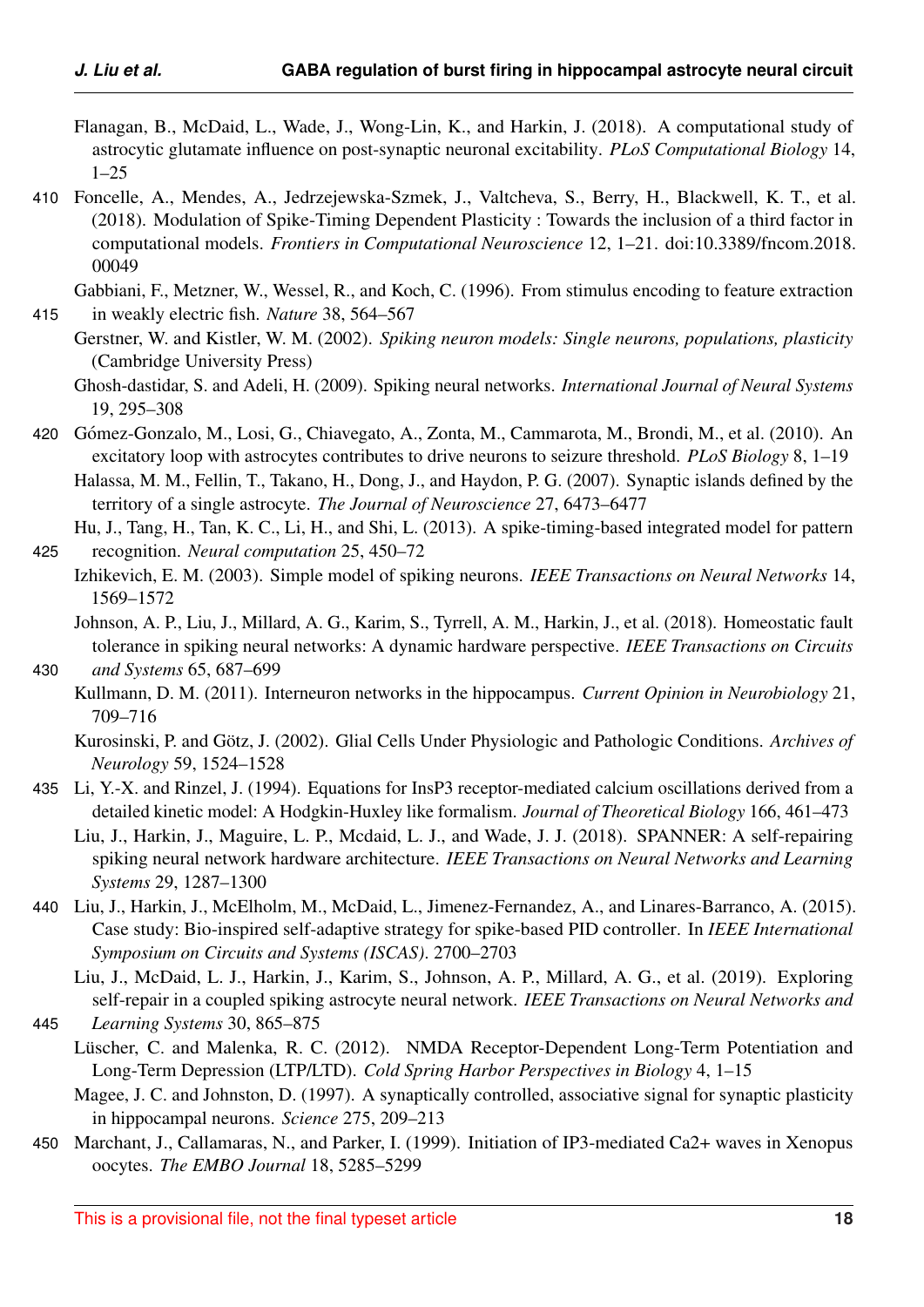<span id="page-18-11"></span><span id="page-18-2"></span>Matsumoto, M., Nakagawa, T., Inoue, T., Nagata, E., Tanaka, K., Takano, H., et al. (1996). Ataxia and epileptic seizures in mice lacking type 1 inositol 1,4,5-trisphosphate receptor. *Nature* 379, 168–171

Miles, R. and Wong, R. K. (1986). Excitatory synaptic interactions between CA3 neurones in the guinea 455 pig hippocampus. *The Journal of Physiology* 373, 397–418

<span id="page-18-13"></span>Møller, R. S., Wuttke, T. V., Helbig, I., Marini, C., Johannesen, K. M., Brilstra, E. H., et al. (2017). Mutations in GABRB3 From febrile seizures to epileptic encephalopathies. *Neurology* 88, 483–492

<span id="page-18-4"></span>Naeem, M., McDaid, L. J., Harkin, J., Wade, J. J., and Marsland, J. (2015). On the role of astroglial syncytia in self-repairing spiking neural networks. *IEEE Transactions on Neural Networks and Learning*

- <span id="page-18-14"></span>460 *Systems* 26, 2370–2380
	- Nagarkatti, N., Deshpande, L. S., and DeLorenzo, R. J. (2008). Levetiracetam inhibits both ryanodine and IP3 receptor activated calcium induced calcium release in hippocampal neurons in culture. *Neuroscience Letters* 436, 289–293
- <span id="page-18-8"></span>Navarrete, M. and Araque, A. (2010). Endocannabinoids potentiate synaptic transmission through 465 stimulation of astrocytes. *Neuron* 68, 113–126
- <span id="page-18-9"></span>Nishimura, T., Schwarzer, C., Gasser, E., Kato, N., Vezzani, A., and Sperk, G. (2005). Altered expression of GABA-A and GABA-B receptor subunit mRNAs in the hippocampus after kindling and electrically induced status epilepticus. *Neuroscience* 134, 691–704

<span id="page-18-6"></span>Perea, G., Gómez, R., Mederos, S., Covelo, A., Ballesteros, J. J., Schlosser, L., et al. (2016). Activity-

- 470 dependent switch of GABAergic inhibition into glutamatergic excitation in astrocyte-neuron networks. *eLife* 5, 1–26
	- Reid, D., Hussain, A. J., and Tawfik, H. (2014). Financial time series prediction using spiking neural networks. *PLoS ONE* 9, 1–13

<span id="page-18-7"></span><span id="page-18-1"></span>Serrano, A., Haddjeri, N., Lacaille, J.-c., and Robitaille, R. (2006). GABAergic network activation of glial

- <span id="page-18-10"></span>475 cells underlies hippocampal heterosynaptic depression. *The Journal of Neuroscience* 26, 5370–5382. doi:10.1523/JNEUROSCI.5255-05.2006
	- Sheilabi, M. A., Battacharyya, D., Caetano, L., Thom, M., Reuber, M., Duncan, J. S., et al. (2018). Quantitative expression and localization of GABA-B receptor protein subunits in hippocampi from patients with refractory temporal lobe epilepsy. *Neuropharmacology* 136, 117–128
- <span id="page-18-3"></span><span id="page-18-0"></span>480 Song, S., Miller, K. D., and Abbott, L. F. (2000). Competitive Hebbian learning through spike-timingdependent synaptic plasticity. *Nature Neuroscience* 3, 919–926
	- Wade, J., McDaid, L., Harkin, J., Crunelli, V., and Kelso, S. (2012). Self-repair in a bidirectionally coupled astrocyte-neuron (AN) system based on retrograde signaling. *Frontiers in Computational Neuroscience* 6, 1–12
- <span id="page-18-12"></span><span id="page-18-5"></span>485 Wade, J. J., McDaid, L. J., Harkin, J., Crunelli, V., Kelso, J. A. S., and Beiu, V. (2011). Exploring Retrograde Signaling via Astrocytes as a Mechanism for Self Repair. In *International Joint Conference on Neural Networks (IJCNN)* (Ieee), 3149–3155
	- Yoo, Y., Jung, J., Lee, Y. N., Lee, Y., Cho, H., Na, E., et al. (2017). GABBR2 mutations determine phenotype in rett syndrome and epileptic encephalopathy. *Annals of Neurology* 82, 466–478